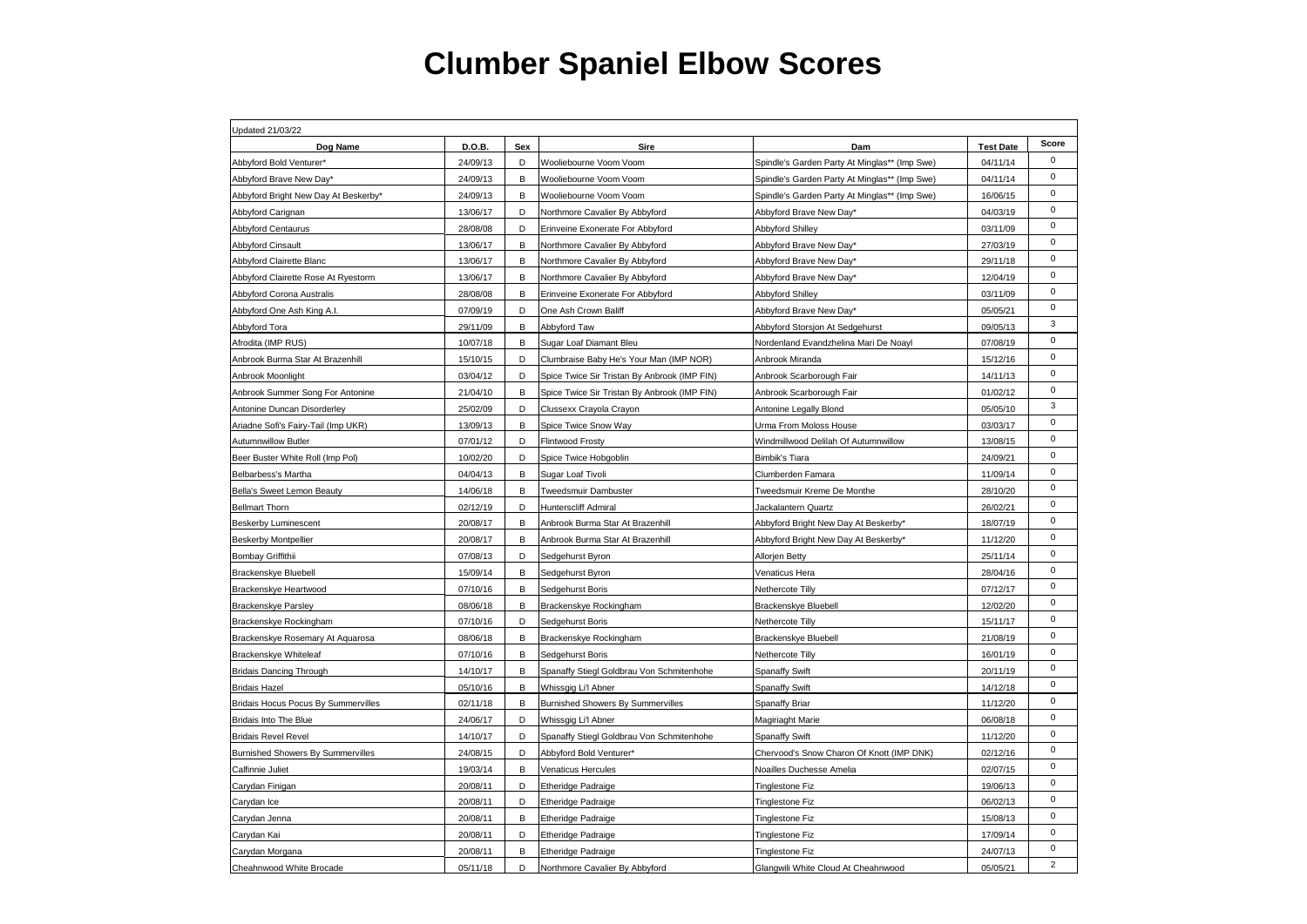| Cheahnwood White Candle By Kantega           | 05/11/18 | D | Northmore Cavalier By Abbyford               | Glangwili White Cloud At Cheahnwood          | 12/02/21 | $\mathbf 0$    |
|----------------------------------------------|----------|---|----------------------------------------------|----------------------------------------------|----------|----------------|
| Cheahnwood White Cracker                     | 05/11/18 | D | Northmore Cavalier By Abbyford               | Glangwili White Cloud At Cheahnwood          | 08/07/20 | $\overline{2}$ |
| Chervood's Sweet Charon Of Knott (IMP DNK)   | 21/10/11 | В | Sugar Loaf Hertig Knut                       | Chervood's Snowheaven                        | 04/04/13 | $\mathbf 0$    |
| Chikoritas New Moon                          | 31/12/17 | B | Graur Bulldogs Off Axel                      | Stourmere Something Bright                   | 16/01/19 | $\mathbf 0$    |
| Chikoritas Princess Aurora                   | 31/12/17 | В | Graur Bulldogs Off Axel                      | Stourmere Something Bright                   | 16/01/19 | $\pmb{0}$      |
| Cloverpass Ruth Of Vanarowen                 | 08/06/15 | В | Brendewood Barrington                        | <b>Tinglestone Bright</b>                    | 22/03/17 | $\pmb{0}$      |
| Colespengin Athena                           | 16/09/12 | В | <b>Tinglestone Sparkler</b>                  | Slinkett Alberta                             | 11/09/15 | $\pmb{0}$      |
| Cornish Llantana Macgiriaght                 | 24/08/15 | В | Abbyford Bold Venturer*                      | Chervood's Sweet Charon Of Knott (IMP DNK)   | 08/02/17 | $\mathbf 0$    |
| Creeaark Artreyu                             | 09/05/13 | D | Sugar Loaf Tivoli                            | Sealumber Take A Chance On Me                | 21/10/15 | $\pmb{0}$      |
| Crownes Stonehills Oslin                     | 30/05/10 | В | Erinveine Exonerate For Abbyford             | Etheridge Hosta                              | 12/09/13 | $\mathsf 0$    |
| Dawstribe Peacock Dream                      | 23/06/15 | В | Winterholt Black Thunder                     | Carydan Morgana                              | 20/04/17 | $\mathsf 0$    |
| Deepfleet Filly                              | 07/07/06 | В | Deuchars Ruan                                | Flintwood Snowflake Macgiriaght              | 10/06/08 | $\mathsf 0$    |
| Delsaux Absolute Faith                       | 02/04/13 | D | Spice Twice Sir Tristan By Anbrook (IMP FIN) | Erinveine Ever Faithful To Delsaux (IMP AUS) | 21/05/14 | $\pmb{0}$      |
| Delsaux Divine Comedy                        | 22/11/14 | В | Whissgig Daddy Cool                          | Erinveine Ever Faithful To Delsaux (IMP AUS) | 16/03/16 | $\mathsf 0$    |
| Delsaux Ray Of Light                         | 18/09/13 | D | Anbrook Moonlight                            | Sparkle Light Over Delsaux                   | 04/11/14 | $\mathsf 0$    |
| Doctor Rashleigh At Ranzham                  | 25/05/14 | D | Abbyford Centaurus                           | Chervood's Sweet Charon Of Knott (IMP DNK)   | 08/10/15 | $\mathbf 0$    |
| Drumancroy Hurricane                         | 06/05/19 | D | Tweedsmuir Mikado                            | <b>Micklemess Fidelity</b>                   | 03/02/21 | $\mathbf 0$    |
| Drummond Dan                                 | 19/09/16 | D | Carydan Ice                                  | Worshamview Coastal Sunset                   | 02/09/19 | $\pmb{0}$      |
| Erinveine Ever Faithful To Delsaux (IMP AUS) | 18/12/09 | в | Sugar Loaf Hertig Knut                       | Erinveine Yours Forever                      | 14/09/11 | $\mathbf 0$    |
| Etheridge Byron                              | 24/05/12 | В | Etheridge Padraige                           | <b>Etheridge Perro</b>                       | 16/07/13 | $\overline{2}$ |
| Etheridge Hazeltarn                          | 24/05/12 | В | Etheridge Padraige                           | <b>Etheridge Perro</b>                       | 15/01/15 | $\pmb{0}$      |
| Etheridge Kyffin                             | 27/11/12 | В | Noailles Duc Daniel                          | <b>Etheridge Aoiffe</b>                      | 24/04/14 | $\pmb{0}$      |
| Etheridge Tiffin                             | 27/11/12 | B | Noailles Duc Daniel                          | <b>Etheridge Aoiffe</b>                      | 14/05/15 | $\mathbf 0$    |
| Etheridge Trekenner                          | 09/06/15 | В | Abbyford Bold Venturer*                      | Etheridge Kyffin                             | 07/07/16 | $\pmb{0}$      |
| Flintwood Freebee                            | 20/08/15 | В | Flintwood Frosty                             | Sharpenhoe Juno Of Flintwood                 | 21/08/19 | $\pmb{0}$      |
| Flintwood Focus                              | 24/07/14 | D | Wyndhammax Zeus                              | Sharpenhoe Juno Of Flintwood                 | 06/01/16 | $\pmb{0}$      |
| Flintwood Frankie                            | 24/07/14 | D | Wyndhammax Zeus                              | Sharpenhoe Juno Of Flintwood                 | 24/09/15 | $\pmb{0}$      |
| Galanthus Alban                              | 26/09/19 | D | Tweedsmuir Mikado                            | Hermione Granger Cudenka (IMP POL)           | 08/02/21 | $\pmb{0}$      |
| Golden Hew By Etheridge                      | 24/08/15 | B | Abbyford Bold Venturer*                      | Chervood's Snow Charon Of Knott (IMP DNK)    | 05/10/16 | $\mathsf 0$    |
| Glangwili White Cloud                        | 07/09/13 | B | Tweedsmuir Dambuster                         | Wrenmarsh Nightcap                           | 10/08/17 | $\overline{2}$ |
| Gracedieu Sherbert                           | 04/03/20 | D | Bridais Into The Blue                        | <b>Bridais Dancing Through</b>               | 04/08/21 | $\mathbf 0$    |
| Gracedieu Toffee                             | 04/03/20 | В | Bridais Into The Blue                        | <b>Bridais Dancing Through</b>               | 04/08/21 | $\mathsf 0$    |
| Gracious Largesse From Bradclums             | 26/12/13 | В | Clumberdale Royal Wulff                      | Macgiriaght Fluf Muffin                      | 21/04/16 | $\mathsf 0$    |
| Graur Bulldogs Off Axel (IMP HUN)            | 19/06/16 | D | Wymeswold Sex On The Beach                   | Alice-Louise Of Those That Do                | 07/09/17 | $\mathsf 0$    |
| Gunnerdale Side Of Gunner                    | 25/01/16 | D | Winterholt Durham Summer Ru                  | Kenquartz Love Me Do                         | 23/05/18 | $\pmb{0}$      |
| Gunnerdale Wild Clover At Kendenner          | 25/01/16 | В | Winterholt Durham Summer Ru                  | Kenquartz Love Me Do                         | 07/09/17 | $\mathsf 0$    |
| Guus At Sedgehurst (IMP NLD)                 | 07/10/17 | D | <b>Westerly Gaels Jason</b>                  | Sedgehurst Sibby                             | 29/11/18 | $\mathbf 0$    |
| Harry Bracken Lad                            | 12/09/10 | D | Clumberdale Henry                            | Kenocto Look For Fun                         | 19/07/12 | $\pmb{0}$      |
| Herbsticks lvy                               | 27/01/15 | В | Carydan Ice                                  | Helga Perry                                  | 11/06/21 | $\mathbf 0$    |
| Hermione Granger Cudenka (IMP POL)           | 06/02/16 | В | Nequam Kaprys Rejenta                        | Angela Armani Od Bilych Jelenu               | 12/04/19 | $\mathsf 0$    |
| Highsnoad Kensington                         | 07/06/16 | D | Nethercote Loki                              | Jackalantern Ladybird                        | 20/09/17 | $\mathbf 0$    |
| Hoypoloi Claudius                            | 22/05/10 | D | Deuchars Ruan                                | Tinglestone Wit Of Hoypoloi                  | 28/10/15 | $\mathbf 0$    |
| Huddlestone Lucy In The Sky                  | 08/06/14 | В | Carydan Finigan                              | Sedgehurst Blanche Huddlestone               | 22/06/16 | $\mathbf 0$    |
| Huddlestone Martha My Dear                   | 08/08/19 | В | Brackenskye Rockingham                       | Lemon Rose Huddlestone                       | 18/01/21 | $\pmb{0}$      |
| Hunterscliff Admiral                         | 09/01/18 | D | Venaticus Ivan                               | Tomango Rose                                 | 02/04/19 | $\pmb{0}$      |
| <b>Hunterscliff Armistice</b>                | 10/11/19 | D | Sedgehurst Egton Of Parkforth                | Tomango Rose                                 | 07/04/21 | $\mathbf 0$    |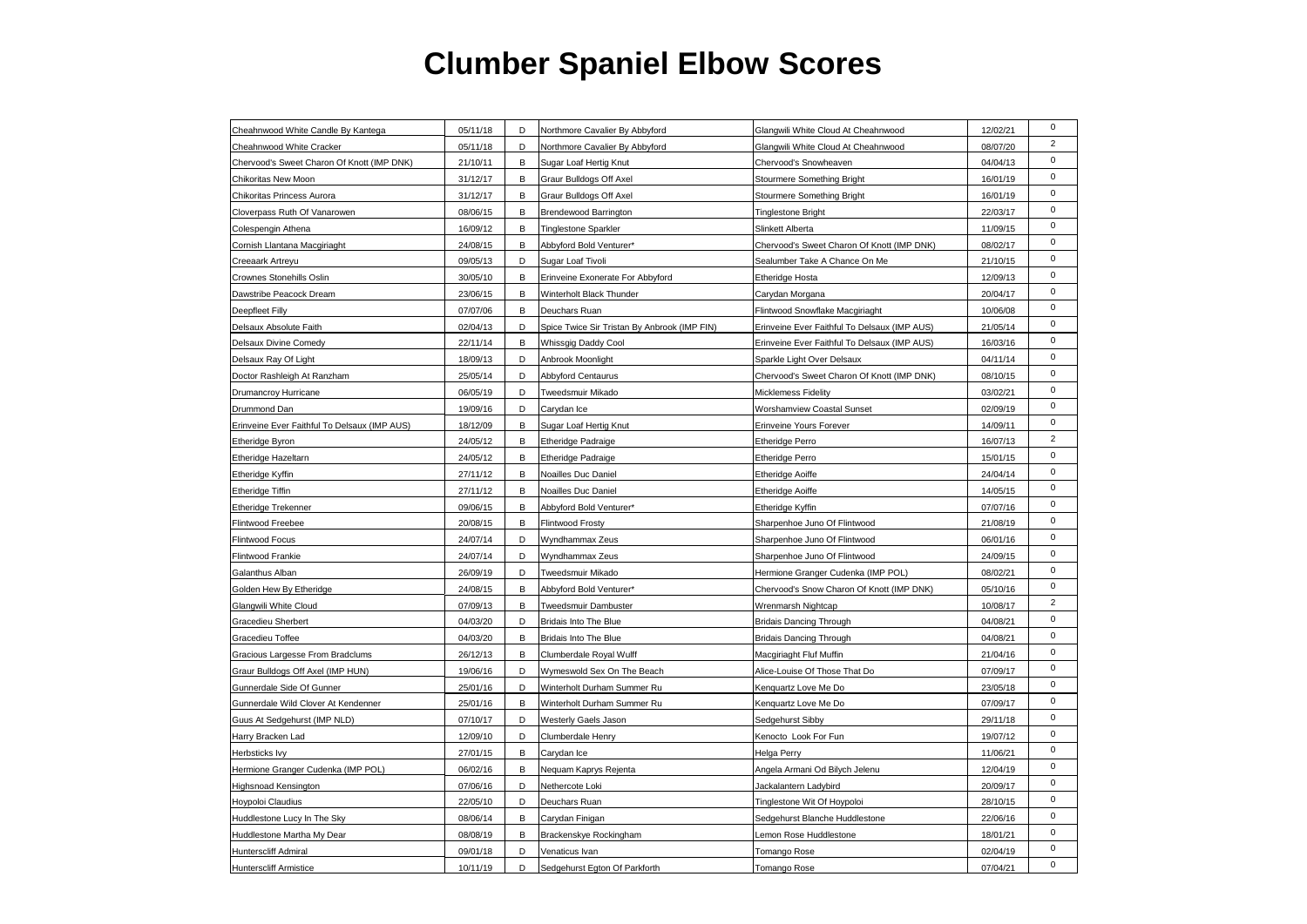| $\mathbf 0$<br>05/05/21<br>Hunterscliff Silence<br>10/11/19<br>В<br>Sedgehurst Egton Of Parkforth<br>Tomango Rose<br>$\mathbf{1}$<br>29/04/19<br>Hunterscliff Sphagnum Moss<br>D<br>Venaticus Ivan<br>Brackenskye Heartwood<br>31/03/21<br>$\pmb{0}$<br>14/11/10<br>D<br>31/01/13<br>Ickyticker Hamish<br>Sedgehurst Adonis<br>Honey Hill<br>$\pmb{0}$<br>Jackalantern Labyrinth<br>13/08/14<br>D<br>Macgiriaght Voracity Of Spiderwick<br>Sedgehurst Enya<br>22/03/17<br>$\pmb{0}$<br>Jackalantern Ladybird<br>13/08/14<br>в<br>Macgiriaght Voracity Of Spiderwick<br>Sedgehurst Enya<br>26/11/15<br>$\mathbf 0$<br>Jackalantern Lollipop<br>13/08/14<br>Macgiriaght Voracity Of Spiderwick<br>Sedgehurst Enya<br>27/09/17<br>В<br>$\pmb{0}$<br>Jackalantern Outlaw<br>14/09/15<br>D<br>Westerly Gaels Diamond Dogs At Sedgehurst<br>24/11/16<br>Sedgehurst Enya<br>$\mathbf 0$<br>Jackalantern Quartz<br>31/03/16<br>В<br>Macgiriaght Voracity Of Spiderwick<br>15/03/19<br>Sedgehurst Enya<br>$\pmb{0}$<br>31/03/16<br>07/09/17<br>Jackalantern Quest<br>В<br>Macgiriaght Voracity Of Spiderwick<br>Sedgehurst Enya<br>$\mathbf 0$<br>Jackpotstud Kiss Me Quick<br>31/01/17<br>D<br>Venaticus Ivan<br>Jackpotstud Super Model<br>11/04/18<br>$\pmb{0}$<br>15/07/19<br>В<br>08/01/21<br>Jackpotstud Running Late<br>Micklemess Making Music At Clumbadane<br>Jackpotstud Super Model<br>$\pmb{0}$<br>Jackpotstud Super Duper<br>22/06/14<br>B<br>Tweedsmuir Dambuster<br>Slinkett Antonia<br>03/02/16<br>$\pmb{0}$<br>В<br>22/06/14<br>Tweedsmuir Dambuster<br>19/08/15<br>Jackpotstud Super Model<br>Slinkett Antonia<br>$\mathbf 0$<br>Janost Sweet Dreams<br>17/02/18<br>В<br>Tweedsmuir Mikado<br>Make A Move On Me At Janost<br>15/12/20<br>$\pmb{0}$<br>01/07/11<br>D<br>08/04/14<br>Jarratt Harrier<br>Flintwood Felow<br>Julchris Deerhunter Of Jarrat<br>$\mathbf{1}$<br>Jarratt Magical<br>27/06/15<br>В<br>Julchris Deerhunter Of Jarratt<br>07/09/17<br>Delsaux Ray Of Light<br>$\pmb{0}$<br>01/07/19<br>23/03/21<br>Jarratt Precious Pisa<br>В<br>Sedgehurst Grouse<br>Jarratt Willow<br>$\mathbf 0$<br>Jarratt Strong Sorrento<br>01/07/19<br>D<br>Sedgehurst Grouse<br>Jarratt Willow<br>28/07/21<br>$\pmb{0}$<br>19/09/16<br>в<br>02/09/19<br>Jinty Jane<br>Carydan Ice<br>Worshamview Coastal Sunset<br>$\mathsf 0$<br>02/08/18<br>Gunnerdale Wild Clover At Kenndenner<br>08/01/20<br>Kendenner Ashley<br>В<br><b>Burnished Showers By Summervilles</b><br>$\mathsf 0$<br>31/08/16<br>D<br>Winterholt Durham Summer Ru<br>19/10/17<br>Kentixen Sitka Karri At Ryestorm<br>Kenquartz Love Me Do<br>$\pmb{0}$<br>09/09/18<br>В<br>19/02/20<br>Kingfordle Honeypie<br>Tweedsmuir Mikado<br>Tweedsmuir Sugar And Spice<br>$\mathbf 0$<br>09/09/18<br>B<br>19/02/20<br>Kingfordle Just Dessert<br>Tweedsmuir Mikado<br>Tweedsmuir Sugar And Spice<br>$\mathbf 0$<br>10/05/20<br>В<br>Kingsknoll Coccagee<br>04/08/21<br>Kingsknoll Carnation<br>Northmore Cavalier By Abbyford<br>$\mathsf 0$<br>Kingsknoll Hercules<br>09/02/16<br>D<br><b>Tinglestone Sparkler</b><br>Crownes Reinette Janne<br>29/11/18<br>$\pmb{0}$<br>10/05/20<br>B<br>28/07/21<br>Kingsknoll Mimosa<br>Northmore Cavalier By Abbyford<br>Kingsknoll Coccagee<br>$\mathbf 0$<br>25/02/15<br>Kingsknoll Pym Square<br>04/11/13<br>В<br>Tinglestone Sparkler<br>Crownes Reinette Janne<br>$\mathbf 0$<br>21/07/21<br>Kingsknoll Vellow<br>25/06/17<br>В<br>Winterholt Black Thunder<br>Kingsknoll Coccagee<br>$\mathsf 0$<br>08/04/15<br>В<br>08/09/16<br>Lemon Rose Huddlestone<br>Bombay Griffithii<br>Nanbield Toddle Lass<br>$\pmb{0}$<br>19/10/18<br>18/12/19<br><b>Liberty Star</b><br>B<br>Venaticus Julius<br>Kingsknoll Pym Square<br>$\pmb{0}$<br><b>Light Loyalty</b><br>07/09/13<br>D<br>Tweedsmuir Dambuster<br>Wrenmarsh Nightcap<br>15/01/15<br>$\pmb{0}$<br>21/03/14<br>В<br>21/02/18<br>Lock And Load Dill<br><b>Tinglestone Sparkler</b><br>Kidtsy Klifton Belle<br>$\overline{2}$<br>20/12/17<br>B<br>Cornish Llantana Macgiriaght<br>21/03/19<br>Macgiriaght Ashling<br>Jackalantern Lancer Macgiriaght<br>$\pmb{0}$<br>B<br><b>Macgiriaght Empress</b><br>08/06/12<br><b>Etheridge Padraige</b><br>Macqiriaght Bodecia<br>23/12/13<br>$\mathbf 0$<br>07/08/19<br>Macgiriaght Freddy<br>20/12/17<br>D<br>Jackalantern Lancer Macgiriaght<br>Cornish Llantana Macgiriaght<br>$\pmb{0}$<br>13/03/14<br>Macgiriaght Marie<br>08/06/12<br>В<br><b>Etheridge Padraige</b><br>Macgiriaght Bodecia<br>$\mathbf 0$<br>20/12/17<br>В<br>Cornish Llantana Macgiriaght<br>15/01/20<br>Macgiriaght Maureen<br>Jackalantern Lancer Macgiriaght<br>$\pmb{0}$<br>08/06/12<br>Macgiriaght Bodecia<br>09/08/13<br>Macgiriaght Vindicator<br>D<br><b>Etheridge Padraige</b><br>$\pmb{0}$<br>Macgiriaght Voracity Of Spiderwick<br>08/06/12<br>D<br>Macgiriaght Bodecia<br>09/08/13<br><b>Etheridge Padraige</b><br>$\pmb{0}$<br>13/05/13<br>06/07/17<br>Madadhbhan Camomile Oak<br>В<br>Sedgehurst Rinnes<br>Julchris Jan<br>$\mathbf 0$<br>22/04/15<br>Julchris Jan<br>12/05/16<br>Madadhbhan Clements At Seolfre<br>В<br>Sedgehurst Tempest<br>$\pmb{0}$<br>В<br>Madadhbhan Fortuny<br>22/04/15<br>Sedgehurst Tempest<br>Julchris Jan<br>23/10/19<br>$\pmb{0}$<br>Madadhbhan Hockney<br>22/04/15<br>D<br>Sedgehurst Tempest<br>Julchris Jan<br>07/09/17<br>$\pmb{0}$<br>Madadhbhan Lotus Mulberry<br>13/05/13<br>B<br>Sedgehurst Rinnes<br>Julchris Jan<br>11/09/14<br>$\mathbf 0$<br>Madadhbhan Turner<br>22/04/15<br>Julchris Jan<br>20/07/17<br>D<br>Sedgehurst Tempest | Hunterscliff Calypso | 09/01/18 | B | Venaticus Ivan | Tomango Rose | 05/08/20 | $\mathbf 0$ |
|------------------------------------------------------------------------------------------------------------------------------------------------------------------------------------------------------------------------------------------------------------------------------------------------------------------------------------------------------------------------------------------------------------------------------------------------------------------------------------------------------------------------------------------------------------------------------------------------------------------------------------------------------------------------------------------------------------------------------------------------------------------------------------------------------------------------------------------------------------------------------------------------------------------------------------------------------------------------------------------------------------------------------------------------------------------------------------------------------------------------------------------------------------------------------------------------------------------------------------------------------------------------------------------------------------------------------------------------------------------------------------------------------------------------------------------------------------------------------------------------------------------------------------------------------------------------------------------------------------------------------------------------------------------------------------------------------------------------------------------------------------------------------------------------------------------------------------------------------------------------------------------------------------------------------------------------------------------------------------------------------------------------------------------------------------------------------------------------------------------------------------------------------------------------------------------------------------------------------------------------------------------------------------------------------------------------------------------------------------------------------------------------------------------------------------------------------------------------------------------------------------------------------------------------------------------------------------------------------------------------------------------------------------------------------------------------------------------------------------------------------------------------------------------------------------------------------------------------------------------------------------------------------------------------------------------------------------------------------------------------------------------------------------------------------------------------------------------------------------------------------------------------------------------------------------------------------------------------------------------------------------------------------------------------------------------------------------------------------------------------------------------------------------------------------------------------------------------------------------------------------------------------------------------------------------------------------------------------------------------------------------------------------------------------------------------------------------------------------------------------------------------------------------------------------------------------------------------------------------------------------------------------------------------------------------------------------------------------------------------------------------------------------------------------------------------------------------------------------------------------------------------------------------------------------------------------------------------------------------------------------------------------------------------------------------------------------------------------------------------------------------------------------------------------------------------------------------------------------------------------------------------------------------------------------------------------------------------------------------------------------------------------------------------------------------------------------------------------------------------------------------------------------------------------------------------------------------------------------------------------------------------------------------------------------------------------------------------------------------------------------------------------------------------------------------------------------------------------------------------------------------------------------------------------------------------------------------------------------------------------------------------------------------------------------------------------------------------------------------------------------------------------------------------------------------------------------------------------------------------------------------------------------------------------------------------|----------------------|----------|---|----------------|--------------|----------|-------------|
|                                                                                                                                                                                                                                                                                                                                                                                                                                                                                                                                                                                                                                                                                                                                                                                                                                                                                                                                                                                                                                                                                                                                                                                                                                                                                                                                                                                                                                                                                                                                                                                                                                                                                                                                                                                                                                                                                                                                                                                                                                                                                                                                                                                                                                                                                                                                                                                                                                                                                                                                                                                                                                                                                                                                                                                                                                                                                                                                                                                                                                                                                                                                                                                                                                                                                                                                                                                                                                                                                                                                                                                                                                                                                                                                                                                                                                                                                                                                                                                                                                                                                                                                                                                                                                                                                                                                                                                                                                                                                                                                                                                                                                                                                                                                                                                                                                                                                                                                                                                                                                                                                                                                                                                                                                                                                                                                                                                                                                                                                                                                                                  |                      |          |   |                |              |          |             |
|                                                                                                                                                                                                                                                                                                                                                                                                                                                                                                                                                                                                                                                                                                                                                                                                                                                                                                                                                                                                                                                                                                                                                                                                                                                                                                                                                                                                                                                                                                                                                                                                                                                                                                                                                                                                                                                                                                                                                                                                                                                                                                                                                                                                                                                                                                                                                                                                                                                                                                                                                                                                                                                                                                                                                                                                                                                                                                                                                                                                                                                                                                                                                                                                                                                                                                                                                                                                                                                                                                                                                                                                                                                                                                                                                                                                                                                                                                                                                                                                                                                                                                                                                                                                                                                                                                                                                                                                                                                                                                                                                                                                                                                                                                                                                                                                                                                                                                                                                                                                                                                                                                                                                                                                                                                                                                                                                                                                                                                                                                                                                                  |                      |          |   |                |              |          |             |
|                                                                                                                                                                                                                                                                                                                                                                                                                                                                                                                                                                                                                                                                                                                                                                                                                                                                                                                                                                                                                                                                                                                                                                                                                                                                                                                                                                                                                                                                                                                                                                                                                                                                                                                                                                                                                                                                                                                                                                                                                                                                                                                                                                                                                                                                                                                                                                                                                                                                                                                                                                                                                                                                                                                                                                                                                                                                                                                                                                                                                                                                                                                                                                                                                                                                                                                                                                                                                                                                                                                                                                                                                                                                                                                                                                                                                                                                                                                                                                                                                                                                                                                                                                                                                                                                                                                                                                                                                                                                                                                                                                                                                                                                                                                                                                                                                                                                                                                                                                                                                                                                                                                                                                                                                                                                                                                                                                                                                                                                                                                                                                  |                      |          |   |                |              |          |             |
|                                                                                                                                                                                                                                                                                                                                                                                                                                                                                                                                                                                                                                                                                                                                                                                                                                                                                                                                                                                                                                                                                                                                                                                                                                                                                                                                                                                                                                                                                                                                                                                                                                                                                                                                                                                                                                                                                                                                                                                                                                                                                                                                                                                                                                                                                                                                                                                                                                                                                                                                                                                                                                                                                                                                                                                                                                                                                                                                                                                                                                                                                                                                                                                                                                                                                                                                                                                                                                                                                                                                                                                                                                                                                                                                                                                                                                                                                                                                                                                                                                                                                                                                                                                                                                                                                                                                                                                                                                                                                                                                                                                                                                                                                                                                                                                                                                                                                                                                                                                                                                                                                                                                                                                                                                                                                                                                                                                                                                                                                                                                                                  |                      |          |   |                |              |          |             |
|                                                                                                                                                                                                                                                                                                                                                                                                                                                                                                                                                                                                                                                                                                                                                                                                                                                                                                                                                                                                                                                                                                                                                                                                                                                                                                                                                                                                                                                                                                                                                                                                                                                                                                                                                                                                                                                                                                                                                                                                                                                                                                                                                                                                                                                                                                                                                                                                                                                                                                                                                                                                                                                                                                                                                                                                                                                                                                                                                                                                                                                                                                                                                                                                                                                                                                                                                                                                                                                                                                                                                                                                                                                                                                                                                                                                                                                                                                                                                                                                                                                                                                                                                                                                                                                                                                                                                                                                                                                                                                                                                                                                                                                                                                                                                                                                                                                                                                                                                                                                                                                                                                                                                                                                                                                                                                                                                                                                                                                                                                                                                                  |                      |          |   |                |              |          |             |
|                                                                                                                                                                                                                                                                                                                                                                                                                                                                                                                                                                                                                                                                                                                                                                                                                                                                                                                                                                                                                                                                                                                                                                                                                                                                                                                                                                                                                                                                                                                                                                                                                                                                                                                                                                                                                                                                                                                                                                                                                                                                                                                                                                                                                                                                                                                                                                                                                                                                                                                                                                                                                                                                                                                                                                                                                                                                                                                                                                                                                                                                                                                                                                                                                                                                                                                                                                                                                                                                                                                                                                                                                                                                                                                                                                                                                                                                                                                                                                                                                                                                                                                                                                                                                                                                                                                                                                                                                                                                                                                                                                                                                                                                                                                                                                                                                                                                                                                                                                                                                                                                                                                                                                                                                                                                                                                                                                                                                                                                                                                                                                  |                      |          |   |                |              |          |             |
|                                                                                                                                                                                                                                                                                                                                                                                                                                                                                                                                                                                                                                                                                                                                                                                                                                                                                                                                                                                                                                                                                                                                                                                                                                                                                                                                                                                                                                                                                                                                                                                                                                                                                                                                                                                                                                                                                                                                                                                                                                                                                                                                                                                                                                                                                                                                                                                                                                                                                                                                                                                                                                                                                                                                                                                                                                                                                                                                                                                                                                                                                                                                                                                                                                                                                                                                                                                                                                                                                                                                                                                                                                                                                                                                                                                                                                                                                                                                                                                                                                                                                                                                                                                                                                                                                                                                                                                                                                                                                                                                                                                                                                                                                                                                                                                                                                                                                                                                                                                                                                                                                                                                                                                                                                                                                                                                                                                                                                                                                                                                                                  |                      |          |   |                |              |          |             |
|                                                                                                                                                                                                                                                                                                                                                                                                                                                                                                                                                                                                                                                                                                                                                                                                                                                                                                                                                                                                                                                                                                                                                                                                                                                                                                                                                                                                                                                                                                                                                                                                                                                                                                                                                                                                                                                                                                                                                                                                                                                                                                                                                                                                                                                                                                                                                                                                                                                                                                                                                                                                                                                                                                                                                                                                                                                                                                                                                                                                                                                                                                                                                                                                                                                                                                                                                                                                                                                                                                                                                                                                                                                                                                                                                                                                                                                                                                                                                                                                                                                                                                                                                                                                                                                                                                                                                                                                                                                                                                                                                                                                                                                                                                                                                                                                                                                                                                                                                                                                                                                                                                                                                                                                                                                                                                                                                                                                                                                                                                                                                                  |                      |          |   |                |              |          |             |
|                                                                                                                                                                                                                                                                                                                                                                                                                                                                                                                                                                                                                                                                                                                                                                                                                                                                                                                                                                                                                                                                                                                                                                                                                                                                                                                                                                                                                                                                                                                                                                                                                                                                                                                                                                                                                                                                                                                                                                                                                                                                                                                                                                                                                                                                                                                                                                                                                                                                                                                                                                                                                                                                                                                                                                                                                                                                                                                                                                                                                                                                                                                                                                                                                                                                                                                                                                                                                                                                                                                                                                                                                                                                                                                                                                                                                                                                                                                                                                                                                                                                                                                                                                                                                                                                                                                                                                                                                                                                                                                                                                                                                                                                                                                                                                                                                                                                                                                                                                                                                                                                                                                                                                                                                                                                                                                                                                                                                                                                                                                                                                  |                      |          |   |                |              |          |             |
|                                                                                                                                                                                                                                                                                                                                                                                                                                                                                                                                                                                                                                                                                                                                                                                                                                                                                                                                                                                                                                                                                                                                                                                                                                                                                                                                                                                                                                                                                                                                                                                                                                                                                                                                                                                                                                                                                                                                                                                                                                                                                                                                                                                                                                                                                                                                                                                                                                                                                                                                                                                                                                                                                                                                                                                                                                                                                                                                                                                                                                                                                                                                                                                                                                                                                                                                                                                                                                                                                                                                                                                                                                                                                                                                                                                                                                                                                                                                                                                                                                                                                                                                                                                                                                                                                                                                                                                                                                                                                                                                                                                                                                                                                                                                                                                                                                                                                                                                                                                                                                                                                                                                                                                                                                                                                                                                                                                                                                                                                                                                                                  |                      |          |   |                |              |          |             |
|                                                                                                                                                                                                                                                                                                                                                                                                                                                                                                                                                                                                                                                                                                                                                                                                                                                                                                                                                                                                                                                                                                                                                                                                                                                                                                                                                                                                                                                                                                                                                                                                                                                                                                                                                                                                                                                                                                                                                                                                                                                                                                                                                                                                                                                                                                                                                                                                                                                                                                                                                                                                                                                                                                                                                                                                                                                                                                                                                                                                                                                                                                                                                                                                                                                                                                                                                                                                                                                                                                                                                                                                                                                                                                                                                                                                                                                                                                                                                                                                                                                                                                                                                                                                                                                                                                                                                                                                                                                                                                                                                                                                                                                                                                                                                                                                                                                                                                                                                                                                                                                                                                                                                                                                                                                                                                                                                                                                                                                                                                                                                                  |                      |          |   |                |              |          |             |
|                                                                                                                                                                                                                                                                                                                                                                                                                                                                                                                                                                                                                                                                                                                                                                                                                                                                                                                                                                                                                                                                                                                                                                                                                                                                                                                                                                                                                                                                                                                                                                                                                                                                                                                                                                                                                                                                                                                                                                                                                                                                                                                                                                                                                                                                                                                                                                                                                                                                                                                                                                                                                                                                                                                                                                                                                                                                                                                                                                                                                                                                                                                                                                                                                                                                                                                                                                                                                                                                                                                                                                                                                                                                                                                                                                                                                                                                                                                                                                                                                                                                                                                                                                                                                                                                                                                                                                                                                                                                                                                                                                                                                                                                                                                                                                                                                                                                                                                                                                                                                                                                                                                                                                                                                                                                                                                                                                                                                                                                                                                                                                  |                      |          |   |                |              |          |             |
|                                                                                                                                                                                                                                                                                                                                                                                                                                                                                                                                                                                                                                                                                                                                                                                                                                                                                                                                                                                                                                                                                                                                                                                                                                                                                                                                                                                                                                                                                                                                                                                                                                                                                                                                                                                                                                                                                                                                                                                                                                                                                                                                                                                                                                                                                                                                                                                                                                                                                                                                                                                                                                                                                                                                                                                                                                                                                                                                                                                                                                                                                                                                                                                                                                                                                                                                                                                                                                                                                                                                                                                                                                                                                                                                                                                                                                                                                                                                                                                                                                                                                                                                                                                                                                                                                                                                                                                                                                                                                                                                                                                                                                                                                                                                                                                                                                                                                                                                                                                                                                                                                                                                                                                                                                                                                                                                                                                                                                                                                                                                                                  |                      |          |   |                |              |          |             |
|                                                                                                                                                                                                                                                                                                                                                                                                                                                                                                                                                                                                                                                                                                                                                                                                                                                                                                                                                                                                                                                                                                                                                                                                                                                                                                                                                                                                                                                                                                                                                                                                                                                                                                                                                                                                                                                                                                                                                                                                                                                                                                                                                                                                                                                                                                                                                                                                                                                                                                                                                                                                                                                                                                                                                                                                                                                                                                                                                                                                                                                                                                                                                                                                                                                                                                                                                                                                                                                                                                                                                                                                                                                                                                                                                                                                                                                                                                                                                                                                                                                                                                                                                                                                                                                                                                                                                                                                                                                                                                                                                                                                                                                                                                                                                                                                                                                                                                                                                                                                                                                                                                                                                                                                                                                                                                                                                                                                                                                                                                                                                                  |                      |          |   |                |              |          |             |
|                                                                                                                                                                                                                                                                                                                                                                                                                                                                                                                                                                                                                                                                                                                                                                                                                                                                                                                                                                                                                                                                                                                                                                                                                                                                                                                                                                                                                                                                                                                                                                                                                                                                                                                                                                                                                                                                                                                                                                                                                                                                                                                                                                                                                                                                                                                                                                                                                                                                                                                                                                                                                                                                                                                                                                                                                                                                                                                                                                                                                                                                                                                                                                                                                                                                                                                                                                                                                                                                                                                                                                                                                                                                                                                                                                                                                                                                                                                                                                                                                                                                                                                                                                                                                                                                                                                                                                                                                                                                                                                                                                                                                                                                                                                                                                                                                                                                                                                                                                                                                                                                                                                                                                                                                                                                                                                                                                                                                                                                                                                                                                  |                      |          |   |                |              |          |             |
|                                                                                                                                                                                                                                                                                                                                                                                                                                                                                                                                                                                                                                                                                                                                                                                                                                                                                                                                                                                                                                                                                                                                                                                                                                                                                                                                                                                                                                                                                                                                                                                                                                                                                                                                                                                                                                                                                                                                                                                                                                                                                                                                                                                                                                                                                                                                                                                                                                                                                                                                                                                                                                                                                                                                                                                                                                                                                                                                                                                                                                                                                                                                                                                                                                                                                                                                                                                                                                                                                                                                                                                                                                                                                                                                                                                                                                                                                                                                                                                                                                                                                                                                                                                                                                                                                                                                                                                                                                                                                                                                                                                                                                                                                                                                                                                                                                                                                                                                                                                                                                                                                                                                                                                                                                                                                                                                                                                                                                                                                                                                                                  |                      |          |   |                |              |          |             |
|                                                                                                                                                                                                                                                                                                                                                                                                                                                                                                                                                                                                                                                                                                                                                                                                                                                                                                                                                                                                                                                                                                                                                                                                                                                                                                                                                                                                                                                                                                                                                                                                                                                                                                                                                                                                                                                                                                                                                                                                                                                                                                                                                                                                                                                                                                                                                                                                                                                                                                                                                                                                                                                                                                                                                                                                                                                                                                                                                                                                                                                                                                                                                                                                                                                                                                                                                                                                                                                                                                                                                                                                                                                                                                                                                                                                                                                                                                                                                                                                                                                                                                                                                                                                                                                                                                                                                                                                                                                                                                                                                                                                                                                                                                                                                                                                                                                                                                                                                                                                                                                                                                                                                                                                                                                                                                                                                                                                                                                                                                                                                                  |                      |          |   |                |              |          |             |
|                                                                                                                                                                                                                                                                                                                                                                                                                                                                                                                                                                                                                                                                                                                                                                                                                                                                                                                                                                                                                                                                                                                                                                                                                                                                                                                                                                                                                                                                                                                                                                                                                                                                                                                                                                                                                                                                                                                                                                                                                                                                                                                                                                                                                                                                                                                                                                                                                                                                                                                                                                                                                                                                                                                                                                                                                                                                                                                                                                                                                                                                                                                                                                                                                                                                                                                                                                                                                                                                                                                                                                                                                                                                                                                                                                                                                                                                                                                                                                                                                                                                                                                                                                                                                                                                                                                                                                                                                                                                                                                                                                                                                                                                                                                                                                                                                                                                                                                                                                                                                                                                                                                                                                                                                                                                                                                                                                                                                                                                                                                                                                  |                      |          |   |                |              |          |             |
|                                                                                                                                                                                                                                                                                                                                                                                                                                                                                                                                                                                                                                                                                                                                                                                                                                                                                                                                                                                                                                                                                                                                                                                                                                                                                                                                                                                                                                                                                                                                                                                                                                                                                                                                                                                                                                                                                                                                                                                                                                                                                                                                                                                                                                                                                                                                                                                                                                                                                                                                                                                                                                                                                                                                                                                                                                                                                                                                                                                                                                                                                                                                                                                                                                                                                                                                                                                                                                                                                                                                                                                                                                                                                                                                                                                                                                                                                                                                                                                                                                                                                                                                                                                                                                                                                                                                                                                                                                                                                                                                                                                                                                                                                                                                                                                                                                                                                                                                                                                                                                                                                                                                                                                                                                                                                                                                                                                                                                                                                                                                                                  |                      |          |   |                |              |          |             |
|                                                                                                                                                                                                                                                                                                                                                                                                                                                                                                                                                                                                                                                                                                                                                                                                                                                                                                                                                                                                                                                                                                                                                                                                                                                                                                                                                                                                                                                                                                                                                                                                                                                                                                                                                                                                                                                                                                                                                                                                                                                                                                                                                                                                                                                                                                                                                                                                                                                                                                                                                                                                                                                                                                                                                                                                                                                                                                                                                                                                                                                                                                                                                                                                                                                                                                                                                                                                                                                                                                                                                                                                                                                                                                                                                                                                                                                                                                                                                                                                                                                                                                                                                                                                                                                                                                                                                                                                                                                                                                                                                                                                                                                                                                                                                                                                                                                                                                                                                                                                                                                                                                                                                                                                                                                                                                                                                                                                                                                                                                                                                                  |                      |          |   |                |              |          |             |
|                                                                                                                                                                                                                                                                                                                                                                                                                                                                                                                                                                                                                                                                                                                                                                                                                                                                                                                                                                                                                                                                                                                                                                                                                                                                                                                                                                                                                                                                                                                                                                                                                                                                                                                                                                                                                                                                                                                                                                                                                                                                                                                                                                                                                                                                                                                                                                                                                                                                                                                                                                                                                                                                                                                                                                                                                                                                                                                                                                                                                                                                                                                                                                                                                                                                                                                                                                                                                                                                                                                                                                                                                                                                                                                                                                                                                                                                                                                                                                                                                                                                                                                                                                                                                                                                                                                                                                                                                                                                                                                                                                                                                                                                                                                                                                                                                                                                                                                                                                                                                                                                                                                                                                                                                                                                                                                                                                                                                                                                                                                                                                  |                      |          |   |                |              |          |             |
|                                                                                                                                                                                                                                                                                                                                                                                                                                                                                                                                                                                                                                                                                                                                                                                                                                                                                                                                                                                                                                                                                                                                                                                                                                                                                                                                                                                                                                                                                                                                                                                                                                                                                                                                                                                                                                                                                                                                                                                                                                                                                                                                                                                                                                                                                                                                                                                                                                                                                                                                                                                                                                                                                                                                                                                                                                                                                                                                                                                                                                                                                                                                                                                                                                                                                                                                                                                                                                                                                                                                                                                                                                                                                                                                                                                                                                                                                                                                                                                                                                                                                                                                                                                                                                                                                                                                                                                                                                                                                                                                                                                                                                                                                                                                                                                                                                                                                                                                                                                                                                                                                                                                                                                                                                                                                                                                                                                                                                                                                                                                                                  |                      |          |   |                |              |          |             |
|                                                                                                                                                                                                                                                                                                                                                                                                                                                                                                                                                                                                                                                                                                                                                                                                                                                                                                                                                                                                                                                                                                                                                                                                                                                                                                                                                                                                                                                                                                                                                                                                                                                                                                                                                                                                                                                                                                                                                                                                                                                                                                                                                                                                                                                                                                                                                                                                                                                                                                                                                                                                                                                                                                                                                                                                                                                                                                                                                                                                                                                                                                                                                                                                                                                                                                                                                                                                                                                                                                                                                                                                                                                                                                                                                                                                                                                                                                                                                                                                                                                                                                                                                                                                                                                                                                                                                                                                                                                                                                                                                                                                                                                                                                                                                                                                                                                                                                                                                                                                                                                                                                                                                                                                                                                                                                                                                                                                                                                                                                                                                                  |                      |          |   |                |              |          |             |
|                                                                                                                                                                                                                                                                                                                                                                                                                                                                                                                                                                                                                                                                                                                                                                                                                                                                                                                                                                                                                                                                                                                                                                                                                                                                                                                                                                                                                                                                                                                                                                                                                                                                                                                                                                                                                                                                                                                                                                                                                                                                                                                                                                                                                                                                                                                                                                                                                                                                                                                                                                                                                                                                                                                                                                                                                                                                                                                                                                                                                                                                                                                                                                                                                                                                                                                                                                                                                                                                                                                                                                                                                                                                                                                                                                                                                                                                                                                                                                                                                                                                                                                                                                                                                                                                                                                                                                                                                                                                                                                                                                                                                                                                                                                                                                                                                                                                                                                                                                                                                                                                                                                                                                                                                                                                                                                                                                                                                                                                                                                                                                  |                      |          |   |                |              |          |             |
|                                                                                                                                                                                                                                                                                                                                                                                                                                                                                                                                                                                                                                                                                                                                                                                                                                                                                                                                                                                                                                                                                                                                                                                                                                                                                                                                                                                                                                                                                                                                                                                                                                                                                                                                                                                                                                                                                                                                                                                                                                                                                                                                                                                                                                                                                                                                                                                                                                                                                                                                                                                                                                                                                                                                                                                                                                                                                                                                                                                                                                                                                                                                                                                                                                                                                                                                                                                                                                                                                                                                                                                                                                                                                                                                                                                                                                                                                                                                                                                                                                                                                                                                                                                                                                                                                                                                                                                                                                                                                                                                                                                                                                                                                                                                                                                                                                                                                                                                                                                                                                                                                                                                                                                                                                                                                                                                                                                                                                                                                                                                                                  |                      |          |   |                |              |          |             |
|                                                                                                                                                                                                                                                                                                                                                                                                                                                                                                                                                                                                                                                                                                                                                                                                                                                                                                                                                                                                                                                                                                                                                                                                                                                                                                                                                                                                                                                                                                                                                                                                                                                                                                                                                                                                                                                                                                                                                                                                                                                                                                                                                                                                                                                                                                                                                                                                                                                                                                                                                                                                                                                                                                                                                                                                                                                                                                                                                                                                                                                                                                                                                                                                                                                                                                                                                                                                                                                                                                                                                                                                                                                                                                                                                                                                                                                                                                                                                                                                                                                                                                                                                                                                                                                                                                                                                                                                                                                                                                                                                                                                                                                                                                                                                                                                                                                                                                                                                                                                                                                                                                                                                                                                                                                                                                                                                                                                                                                                                                                                                                  |                      |          |   |                |              |          |             |
|                                                                                                                                                                                                                                                                                                                                                                                                                                                                                                                                                                                                                                                                                                                                                                                                                                                                                                                                                                                                                                                                                                                                                                                                                                                                                                                                                                                                                                                                                                                                                                                                                                                                                                                                                                                                                                                                                                                                                                                                                                                                                                                                                                                                                                                                                                                                                                                                                                                                                                                                                                                                                                                                                                                                                                                                                                                                                                                                                                                                                                                                                                                                                                                                                                                                                                                                                                                                                                                                                                                                                                                                                                                                                                                                                                                                                                                                                                                                                                                                                                                                                                                                                                                                                                                                                                                                                                                                                                                                                                                                                                                                                                                                                                                                                                                                                                                                                                                                                                                                                                                                                                                                                                                                                                                                                                                                                                                                                                                                                                                                                                  |                      |          |   |                |              |          |             |
|                                                                                                                                                                                                                                                                                                                                                                                                                                                                                                                                                                                                                                                                                                                                                                                                                                                                                                                                                                                                                                                                                                                                                                                                                                                                                                                                                                                                                                                                                                                                                                                                                                                                                                                                                                                                                                                                                                                                                                                                                                                                                                                                                                                                                                                                                                                                                                                                                                                                                                                                                                                                                                                                                                                                                                                                                                                                                                                                                                                                                                                                                                                                                                                                                                                                                                                                                                                                                                                                                                                                                                                                                                                                                                                                                                                                                                                                                                                                                                                                                                                                                                                                                                                                                                                                                                                                                                                                                                                                                                                                                                                                                                                                                                                                                                                                                                                                                                                                                                                                                                                                                                                                                                                                                                                                                                                                                                                                                                                                                                                                                                  |                      |          |   |                |              |          |             |
|                                                                                                                                                                                                                                                                                                                                                                                                                                                                                                                                                                                                                                                                                                                                                                                                                                                                                                                                                                                                                                                                                                                                                                                                                                                                                                                                                                                                                                                                                                                                                                                                                                                                                                                                                                                                                                                                                                                                                                                                                                                                                                                                                                                                                                                                                                                                                                                                                                                                                                                                                                                                                                                                                                                                                                                                                                                                                                                                                                                                                                                                                                                                                                                                                                                                                                                                                                                                                                                                                                                                                                                                                                                                                                                                                                                                                                                                                                                                                                                                                                                                                                                                                                                                                                                                                                                                                                                                                                                                                                                                                                                                                                                                                                                                                                                                                                                                                                                                                                                                                                                                                                                                                                                                                                                                                                                                                                                                                                                                                                                                                                  |                      |          |   |                |              |          |             |
|                                                                                                                                                                                                                                                                                                                                                                                                                                                                                                                                                                                                                                                                                                                                                                                                                                                                                                                                                                                                                                                                                                                                                                                                                                                                                                                                                                                                                                                                                                                                                                                                                                                                                                                                                                                                                                                                                                                                                                                                                                                                                                                                                                                                                                                                                                                                                                                                                                                                                                                                                                                                                                                                                                                                                                                                                                                                                                                                                                                                                                                                                                                                                                                                                                                                                                                                                                                                                                                                                                                                                                                                                                                                                                                                                                                                                                                                                                                                                                                                                                                                                                                                                                                                                                                                                                                                                                                                                                                                                                                                                                                                                                                                                                                                                                                                                                                                                                                                                                                                                                                                                                                                                                                                                                                                                                                                                                                                                                                                                                                                                                  |                      |          |   |                |              |          |             |
|                                                                                                                                                                                                                                                                                                                                                                                                                                                                                                                                                                                                                                                                                                                                                                                                                                                                                                                                                                                                                                                                                                                                                                                                                                                                                                                                                                                                                                                                                                                                                                                                                                                                                                                                                                                                                                                                                                                                                                                                                                                                                                                                                                                                                                                                                                                                                                                                                                                                                                                                                                                                                                                                                                                                                                                                                                                                                                                                                                                                                                                                                                                                                                                                                                                                                                                                                                                                                                                                                                                                                                                                                                                                                                                                                                                                                                                                                                                                                                                                                                                                                                                                                                                                                                                                                                                                                                                                                                                                                                                                                                                                                                                                                                                                                                                                                                                                                                                                                                                                                                                                                                                                                                                                                                                                                                                                                                                                                                                                                                                                                                  |                      |          |   |                |              |          |             |
|                                                                                                                                                                                                                                                                                                                                                                                                                                                                                                                                                                                                                                                                                                                                                                                                                                                                                                                                                                                                                                                                                                                                                                                                                                                                                                                                                                                                                                                                                                                                                                                                                                                                                                                                                                                                                                                                                                                                                                                                                                                                                                                                                                                                                                                                                                                                                                                                                                                                                                                                                                                                                                                                                                                                                                                                                                                                                                                                                                                                                                                                                                                                                                                                                                                                                                                                                                                                                                                                                                                                                                                                                                                                                                                                                                                                                                                                                                                                                                                                                                                                                                                                                                                                                                                                                                                                                                                                                                                                                                                                                                                                                                                                                                                                                                                                                                                                                                                                                                                                                                                                                                                                                                                                                                                                                                                                                                                                                                                                                                                                                                  |                      |          |   |                |              |          |             |
|                                                                                                                                                                                                                                                                                                                                                                                                                                                                                                                                                                                                                                                                                                                                                                                                                                                                                                                                                                                                                                                                                                                                                                                                                                                                                                                                                                                                                                                                                                                                                                                                                                                                                                                                                                                                                                                                                                                                                                                                                                                                                                                                                                                                                                                                                                                                                                                                                                                                                                                                                                                                                                                                                                                                                                                                                                                                                                                                                                                                                                                                                                                                                                                                                                                                                                                                                                                                                                                                                                                                                                                                                                                                                                                                                                                                                                                                                                                                                                                                                                                                                                                                                                                                                                                                                                                                                                                                                                                                                                                                                                                                                                                                                                                                                                                                                                                                                                                                                                                                                                                                                                                                                                                                                                                                                                                                                                                                                                                                                                                                                                  |                      |          |   |                |              |          |             |
|                                                                                                                                                                                                                                                                                                                                                                                                                                                                                                                                                                                                                                                                                                                                                                                                                                                                                                                                                                                                                                                                                                                                                                                                                                                                                                                                                                                                                                                                                                                                                                                                                                                                                                                                                                                                                                                                                                                                                                                                                                                                                                                                                                                                                                                                                                                                                                                                                                                                                                                                                                                                                                                                                                                                                                                                                                                                                                                                                                                                                                                                                                                                                                                                                                                                                                                                                                                                                                                                                                                                                                                                                                                                                                                                                                                                                                                                                                                                                                                                                                                                                                                                                                                                                                                                                                                                                                                                                                                                                                                                                                                                                                                                                                                                                                                                                                                                                                                                                                                                                                                                                                                                                                                                                                                                                                                                                                                                                                                                                                                                                                  |                      |          |   |                |              |          |             |
|                                                                                                                                                                                                                                                                                                                                                                                                                                                                                                                                                                                                                                                                                                                                                                                                                                                                                                                                                                                                                                                                                                                                                                                                                                                                                                                                                                                                                                                                                                                                                                                                                                                                                                                                                                                                                                                                                                                                                                                                                                                                                                                                                                                                                                                                                                                                                                                                                                                                                                                                                                                                                                                                                                                                                                                                                                                                                                                                                                                                                                                                                                                                                                                                                                                                                                                                                                                                                                                                                                                                                                                                                                                                                                                                                                                                                                                                                                                                                                                                                                                                                                                                                                                                                                                                                                                                                                                                                                                                                                                                                                                                                                                                                                                                                                                                                                                                                                                                                                                                                                                                                                                                                                                                                                                                                                                                                                                                                                                                                                                                                                  |                      |          |   |                |              |          |             |
|                                                                                                                                                                                                                                                                                                                                                                                                                                                                                                                                                                                                                                                                                                                                                                                                                                                                                                                                                                                                                                                                                                                                                                                                                                                                                                                                                                                                                                                                                                                                                                                                                                                                                                                                                                                                                                                                                                                                                                                                                                                                                                                                                                                                                                                                                                                                                                                                                                                                                                                                                                                                                                                                                                                                                                                                                                                                                                                                                                                                                                                                                                                                                                                                                                                                                                                                                                                                                                                                                                                                                                                                                                                                                                                                                                                                                                                                                                                                                                                                                                                                                                                                                                                                                                                                                                                                                                                                                                                                                                                                                                                                                                                                                                                                                                                                                                                                                                                                                                                                                                                                                                                                                                                                                                                                                                                                                                                                                                                                                                                                                                  |                      |          |   |                |              |          |             |
|                                                                                                                                                                                                                                                                                                                                                                                                                                                                                                                                                                                                                                                                                                                                                                                                                                                                                                                                                                                                                                                                                                                                                                                                                                                                                                                                                                                                                                                                                                                                                                                                                                                                                                                                                                                                                                                                                                                                                                                                                                                                                                                                                                                                                                                                                                                                                                                                                                                                                                                                                                                                                                                                                                                                                                                                                                                                                                                                                                                                                                                                                                                                                                                                                                                                                                                                                                                                                                                                                                                                                                                                                                                                                                                                                                                                                                                                                                                                                                                                                                                                                                                                                                                                                                                                                                                                                                                                                                                                                                                                                                                                                                                                                                                                                                                                                                                                                                                                                                                                                                                                                                                                                                                                                                                                                                                                                                                                                                                                                                                                                                  |                      |          |   |                |              |          |             |
|                                                                                                                                                                                                                                                                                                                                                                                                                                                                                                                                                                                                                                                                                                                                                                                                                                                                                                                                                                                                                                                                                                                                                                                                                                                                                                                                                                                                                                                                                                                                                                                                                                                                                                                                                                                                                                                                                                                                                                                                                                                                                                                                                                                                                                                                                                                                                                                                                                                                                                                                                                                                                                                                                                                                                                                                                                                                                                                                                                                                                                                                                                                                                                                                                                                                                                                                                                                                                                                                                                                                                                                                                                                                                                                                                                                                                                                                                                                                                                                                                                                                                                                                                                                                                                                                                                                                                                                                                                                                                                                                                                                                                                                                                                                                                                                                                                                                                                                                                                                                                                                                                                                                                                                                                                                                                                                                                                                                                                                                                                                                                                  |                      |          |   |                |              |          |             |
|                                                                                                                                                                                                                                                                                                                                                                                                                                                                                                                                                                                                                                                                                                                                                                                                                                                                                                                                                                                                                                                                                                                                                                                                                                                                                                                                                                                                                                                                                                                                                                                                                                                                                                                                                                                                                                                                                                                                                                                                                                                                                                                                                                                                                                                                                                                                                                                                                                                                                                                                                                                                                                                                                                                                                                                                                                                                                                                                                                                                                                                                                                                                                                                                                                                                                                                                                                                                                                                                                                                                                                                                                                                                                                                                                                                                                                                                                                                                                                                                                                                                                                                                                                                                                                                                                                                                                                                                                                                                                                                                                                                                                                                                                                                                                                                                                                                                                                                                                                                                                                                                                                                                                                                                                                                                                                                                                                                                                                                                                                                                                                  |                      |          |   |                |              |          |             |
|                                                                                                                                                                                                                                                                                                                                                                                                                                                                                                                                                                                                                                                                                                                                                                                                                                                                                                                                                                                                                                                                                                                                                                                                                                                                                                                                                                                                                                                                                                                                                                                                                                                                                                                                                                                                                                                                                                                                                                                                                                                                                                                                                                                                                                                                                                                                                                                                                                                                                                                                                                                                                                                                                                                                                                                                                                                                                                                                                                                                                                                                                                                                                                                                                                                                                                                                                                                                                                                                                                                                                                                                                                                                                                                                                                                                                                                                                                                                                                                                                                                                                                                                                                                                                                                                                                                                                                                                                                                                                                                                                                                                                                                                                                                                                                                                                                                                                                                                                                                                                                                                                                                                                                                                                                                                                                                                                                                                                                                                                                                                                                  |                      |          |   |                |              |          |             |
|                                                                                                                                                                                                                                                                                                                                                                                                                                                                                                                                                                                                                                                                                                                                                                                                                                                                                                                                                                                                                                                                                                                                                                                                                                                                                                                                                                                                                                                                                                                                                                                                                                                                                                                                                                                                                                                                                                                                                                                                                                                                                                                                                                                                                                                                                                                                                                                                                                                                                                                                                                                                                                                                                                                                                                                                                                                                                                                                                                                                                                                                                                                                                                                                                                                                                                                                                                                                                                                                                                                                                                                                                                                                                                                                                                                                                                                                                                                                                                                                                                                                                                                                                                                                                                                                                                                                                                                                                                                                                                                                                                                                                                                                                                                                                                                                                                                                                                                                                                                                                                                                                                                                                                                                                                                                                                                                                                                                                                                                                                                                                                  |                      |          |   |                |              |          |             |
|                                                                                                                                                                                                                                                                                                                                                                                                                                                                                                                                                                                                                                                                                                                                                                                                                                                                                                                                                                                                                                                                                                                                                                                                                                                                                                                                                                                                                                                                                                                                                                                                                                                                                                                                                                                                                                                                                                                                                                                                                                                                                                                                                                                                                                                                                                                                                                                                                                                                                                                                                                                                                                                                                                                                                                                                                                                                                                                                                                                                                                                                                                                                                                                                                                                                                                                                                                                                                                                                                                                                                                                                                                                                                                                                                                                                                                                                                                                                                                                                                                                                                                                                                                                                                                                                                                                                                                                                                                                                                                                                                                                                                                                                                                                                                                                                                                                                                                                                                                                                                                                                                                                                                                                                                                                                                                                                                                                                                                                                                                                                                                  |                      |          |   |                |              |          |             |
|                                                                                                                                                                                                                                                                                                                                                                                                                                                                                                                                                                                                                                                                                                                                                                                                                                                                                                                                                                                                                                                                                                                                                                                                                                                                                                                                                                                                                                                                                                                                                                                                                                                                                                                                                                                                                                                                                                                                                                                                                                                                                                                                                                                                                                                                                                                                                                                                                                                                                                                                                                                                                                                                                                                                                                                                                                                                                                                                                                                                                                                                                                                                                                                                                                                                                                                                                                                                                                                                                                                                                                                                                                                                                                                                                                                                                                                                                                                                                                                                                                                                                                                                                                                                                                                                                                                                                                                                                                                                                                                                                                                                                                                                                                                                                                                                                                                                                                                                                                                                                                                                                                                                                                                                                                                                                                                                                                                                                                                                                                                                                                  |                      |          |   |                |              |          |             |
|                                                                                                                                                                                                                                                                                                                                                                                                                                                                                                                                                                                                                                                                                                                                                                                                                                                                                                                                                                                                                                                                                                                                                                                                                                                                                                                                                                                                                                                                                                                                                                                                                                                                                                                                                                                                                                                                                                                                                                                                                                                                                                                                                                                                                                                                                                                                                                                                                                                                                                                                                                                                                                                                                                                                                                                                                                                                                                                                                                                                                                                                                                                                                                                                                                                                                                                                                                                                                                                                                                                                                                                                                                                                                                                                                                                                                                                                                                                                                                                                                                                                                                                                                                                                                                                                                                                                                                                                                                                                                                                                                                                                                                                                                                                                                                                                                                                                                                                                                                                                                                                                                                                                                                                                                                                                                                                                                                                                                                                                                                                                                                  |                      |          |   |                |              |          |             |
|                                                                                                                                                                                                                                                                                                                                                                                                                                                                                                                                                                                                                                                                                                                                                                                                                                                                                                                                                                                                                                                                                                                                                                                                                                                                                                                                                                                                                                                                                                                                                                                                                                                                                                                                                                                                                                                                                                                                                                                                                                                                                                                                                                                                                                                                                                                                                                                                                                                                                                                                                                                                                                                                                                                                                                                                                                                                                                                                                                                                                                                                                                                                                                                                                                                                                                                                                                                                                                                                                                                                                                                                                                                                                                                                                                                                                                                                                                                                                                                                                                                                                                                                                                                                                                                                                                                                                                                                                                                                                                                                                                                                                                                                                                                                                                                                                                                                                                                                                                                                                                                                                                                                                                                                                                                                                                                                                                                                                                                                                                                                                                  |                      |          |   |                |              |          |             |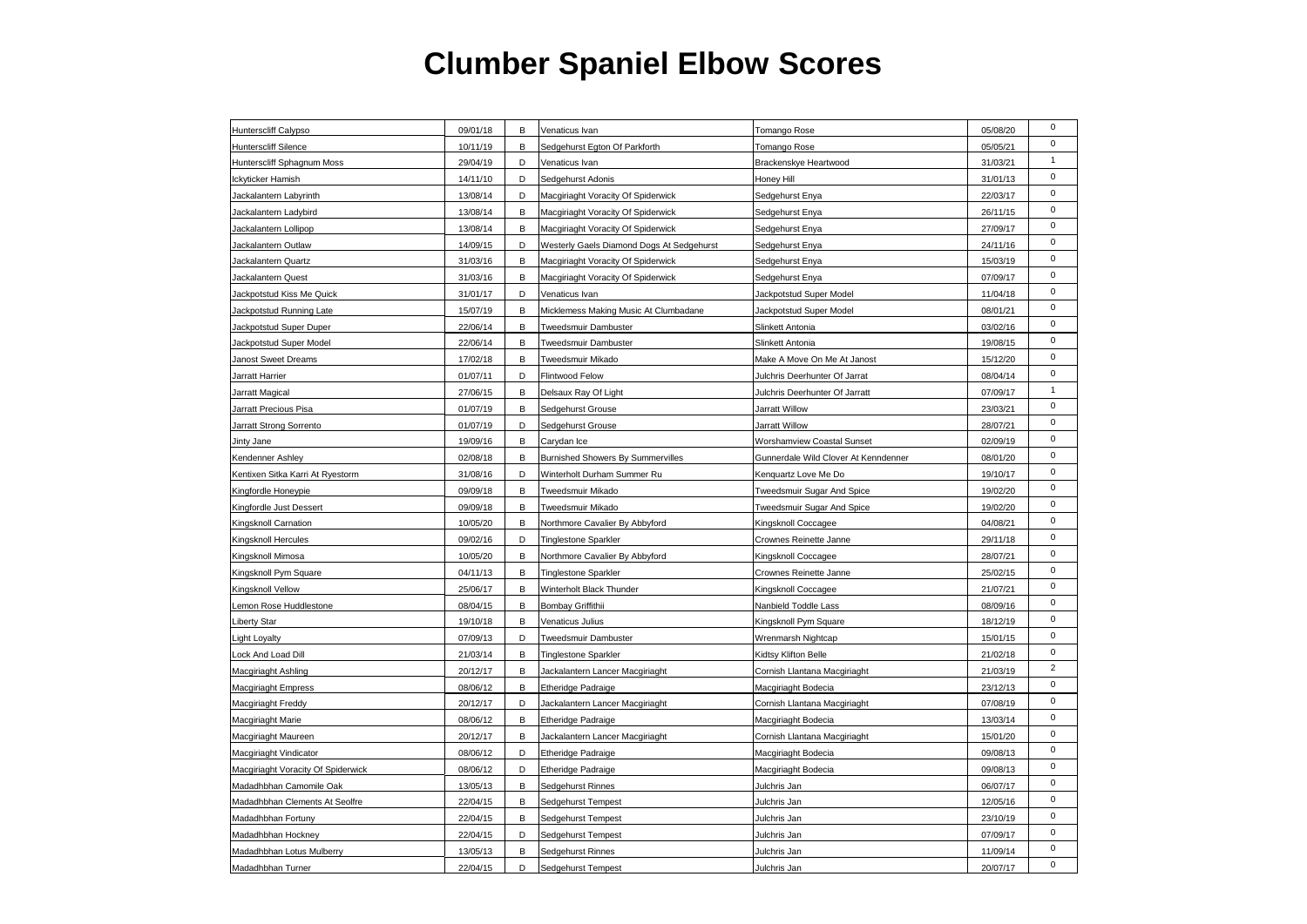| 03/10/14<br>Macgiriaght Milly<br>11/12/20<br>Manningtree Sege<br>D<br><b>Etheridge Padraige</b><br>05/08/19<br>Meadowskye Mist<br>В<br>Brackenskye Rockingham<br>Gunnerdale Skye<br>12/05/21<br>05/08/19<br>14/04/21<br>Meadowskye Summer<br>В<br>Brackenskye Rockingham<br>Gunnerdale Skye<br>Meadowskye Winter<br>05/08/19<br>Brackenskye Rockingham<br>11/06/21<br>B<br>Gunnerdale Skye<br>Micklemess Babylon<br>25/09/06<br>В<br>09/09/09<br>Vrethojdens Flugsvamp<br>Micklemess Jezabelle<br>25/09/06<br>Micklemess Jezabelle<br>09/09/09<br>Micklemess Belvedere<br>D<br>Vrethojdens Flugsvamp | $\mathbf 0$<br>$\pmb{0}$<br>$\pmb{0}$<br>$\pmb{0}$<br>0<br>$\overline{2}$<br>$\pmb{0}$<br>$\mathbf 0$<br>$\pmb{0}$<br>$\mathbf 0$<br>$\pmb{0}$<br>$\pmb{0}$ |
|------------------------------------------------------------------------------------------------------------------------------------------------------------------------------------------------------------------------------------------------------------------------------------------------------------------------------------------------------------------------------------------------------------------------------------------------------------------------------------------------------------------------------------------------------------------------------------------------------|-------------------------------------------------------------------------------------------------------------------------------------------------------------|
|                                                                                                                                                                                                                                                                                                                                                                                                                                                                                                                                                                                                      |                                                                                                                                                             |
|                                                                                                                                                                                                                                                                                                                                                                                                                                                                                                                                                                                                      |                                                                                                                                                             |
|                                                                                                                                                                                                                                                                                                                                                                                                                                                                                                                                                                                                      |                                                                                                                                                             |
|                                                                                                                                                                                                                                                                                                                                                                                                                                                                                                                                                                                                      |                                                                                                                                                             |
|                                                                                                                                                                                                                                                                                                                                                                                                                                                                                                                                                                                                      |                                                                                                                                                             |
|                                                                                                                                                                                                                                                                                                                                                                                                                                                                                                                                                                                                      |                                                                                                                                                             |
| 25/09/06<br>05/08/09<br>Micklemess Blanchefleur<br>В<br>Vrethojdens Flugsvamp<br>Micklemess Jezabelle                                                                                                                                                                                                                                                                                                                                                                                                                                                                                                |                                                                                                                                                             |
| Micklemess Buzy Lizzie<br>25/09/06<br>05/08/09<br>В<br>Vrethojdens Flugsvamp<br>Micklemess Jezabelle                                                                                                                                                                                                                                                                                                                                                                                                                                                                                                 |                                                                                                                                                             |
| Micklemess Fidelity<br>16/06/16<br>Wyclydo's Fast As The Wind At Glenariff<br>Micklemess Sunny Dawn<br>15/11/17<br>в                                                                                                                                                                                                                                                                                                                                                                                                                                                                                 |                                                                                                                                                             |
| <b>Micklemess Flirtatious</b><br>16/06/16<br>Wyclydo's Fast As The Wind At Glenariff<br>Micklemess Sunny Dawn<br>20/09/17<br>В                                                                                                                                                                                                                                                                                                                                                                                                                                                                       |                                                                                                                                                             |
| 16/06/16<br>31/10/18<br>Micklemess Flourish<br>В<br>Wyclydo's Fast As The Wind At Glenariff<br>Micklemess Sunny Dawn                                                                                                                                                                                                                                                                                                                                                                                                                                                                                 |                                                                                                                                                             |
| Micklemess Frivolous At Ranzham<br>16/06/16<br>Wyclydo's Fast As The Wind At Glenariff<br>Micklemess Sunny Dawn<br>26/10/17<br>B                                                                                                                                                                                                                                                                                                                                                                                                                                                                     |                                                                                                                                                             |
| 16/06/16<br>D<br>20/09/17<br>Micklemess Fundamental<br>Wyclydo's Fast As The Wind At Glenariff<br>Micklemess Sunny Dawn                                                                                                                                                                                                                                                                                                                                                                                                                                                                              | $\pmb{0}$                                                                                                                                                   |
| Micklemess Just An Illusion<br>20/01/17<br>В<br>Tweedsmuir Mikado<br>Noailles Duchesse Eugenie<br>31/10/18                                                                                                                                                                                                                                                                                                                                                                                                                                                                                           | $\mathbf 0$                                                                                                                                                 |
| 25/09/02<br>Micklemess Just George<br>27/06/01<br>D<br>Topjoys Cause A Stir at Glenariff<br>Greencourt Love From Mist to Micklemess                                                                                                                                                                                                                                                                                                                                                                                                                                                                  | $\sqrt{2}$                                                                                                                                                  |
| 25/03/03<br>21/06/04<br>Micklemess Jezabelle<br>В<br>Ranzham We Are The Tops of Nakuru<br>Greencourt Love From Mist to Micklemess                                                                                                                                                                                                                                                                                                                                                                                                                                                                    | 0                                                                                                                                                           |
| Micklemess Joie De Vivre<br>25/03/03<br>Ranzham We Are The Tops of Nakuru<br>21/06/04<br>В<br>Greencourt Love From Mist to Micklemess                                                                                                                                                                                                                                                                                                                                                                                                                                                                | $\mathsf 0$                                                                                                                                                 |
| Micklemess Making Music At Clumbadane<br>03/11/15<br>D<br>Micklemess Sahara Sun<br>Sugar Loaf Maya Of Tikal (IMP SWE)<br>31/10/18                                                                                                                                                                                                                                                                                                                                                                                                                                                                    | $\mathbf 0$                                                                                                                                                 |
| 20/06/18<br>Micklemess Magic Flute<br>03/11/15<br>В<br>Micklemess Sahara Sun<br>Sugar Loaf Maya Of Tikal (IMP SWE)                                                                                                                                                                                                                                                                                                                                                                                                                                                                                   | $\mathbf{1}$                                                                                                                                                |
| Micklemess My Fair Lady<br>03/11/15<br>В<br>Micklemess Sahara Sun<br>Sugar Loaf Maya Of Tikal (IMP SWE)<br>20/09/17                                                                                                                                                                                                                                                                                                                                                                                                                                                                                  | $\mathsf 0$                                                                                                                                                 |
| 23/05/10<br>D<br>24/11/11<br>Micklemess Spice Dragon<br>Janost Springsteen At Dockwray<br>Micklemess Buzy Lizzie                                                                                                                                                                                                                                                                                                                                                                                                                                                                                     | $\mathsf 0$                                                                                                                                                 |
| 23/05/10<br>Micklemess Spice Of Life<br>D<br>Janost Springsteen At Dockwray<br>Micklemess Buzy Lizzie<br>24/11/11                                                                                                                                                                                                                                                                                                                                                                                                                                                                                    | $\pmb{0}$                                                                                                                                                   |
| 23/05/10<br>Micklemess Spiced Peaches From Whissgig<br>В<br>Janost Springsteen At Dockwray<br>Micklemess Buzy Lizzie<br>24/11/11                                                                                                                                                                                                                                                                                                                                                                                                                                                                     | $\mathbf 0$                                                                                                                                                 |
| 30/04/13<br>Micklemess Sunny Dawn<br>В<br>Sugar Loaf Tivoli<br>Micklemess Buzy Lizzie<br>19/11/14                                                                                                                                                                                                                                                                                                                                                                                                                                                                                                    | $\mathbf 0$                                                                                                                                                 |
| Midori Diamond Huddlestone<br>25/07/13<br>Sedgehurst Byron<br>14/04/15<br>D<br>Carthamus Candy                                                                                                                                                                                                                                                                                                                                                                                                                                                                                                       | $\mathsf 0$                                                                                                                                                 |
| Musket Cavalier<br>08/04/15<br>D<br>Bombay Griffithii<br>Nanbield Toddle Lass<br>22/06/16                                                                                                                                                                                                                                                                                                                                                                                                                                                                                                            | $\pmb{0}$                                                                                                                                                   |
| Nanbield Irish Annie<br>29/06/13<br>В<br><b>Tinglestone Sparkler</b><br>Stourmere Strom Fairie<br>07/08/14                                                                                                                                                                                                                                                                                                                                                                                                                                                                                           | $\mathbf 0$                                                                                                                                                 |
| <b>Nellies Magic</b><br>06/12/17<br>В<br><b>Burnished Showers By Summervilles</b><br>11/12/20<br>Jarratt Magical                                                                                                                                                                                                                                                                                                                                                                                                                                                                                     | $\mathbf 0$                                                                                                                                                 |
| 01/01/17<br>21/08/19<br>Neoma Moon For Abbyford<br>В<br>Creeaark Artreyu<br>Chervood's Snow Charon Of Knott (IMP DNK)                                                                                                                                                                                                                                                                                                                                                                                                                                                                                | $\mathsf 0$                                                                                                                                                 |
| 04/03/13<br>Nethercote Dunphail<br>25/09/11<br>D<br>Sedgehurst Hawkridge<br>Etheridge Orla                                                                                                                                                                                                                                                                                                                                                                                                                                                                                                           | $\pmb{0}$                                                                                                                                                   |
| Nethercote Loki<br>22/10/12<br>D<br>Sedgehurst Rinnes<br>Etheridge Orla<br>24/04/14                                                                                                                                                                                                                                                                                                                                                                                                                                                                                                                  | $\mathsf 0$                                                                                                                                                 |
| D<br>Flintwood Frosty<br>10/04/15<br>Nethercote Kingsley<br>16/10/13<br>Etheridge Orla                                                                                                                                                                                                                                                                                                                                                                                                                                                                                                               | $\mathbf{1}$                                                                                                                                                |
| Nethercote Thor Of Mervalyn<br>16/10/13<br>01/04/15<br>D<br><b>Flintwood Frosty</b><br>Etheridge Orla                                                                                                                                                                                                                                                                                                                                                                                                                                                                                                | $\mathbf{1}$                                                                                                                                                |
| Nethercote Tilly<br>16/10/13<br>B<br><b>Flintwood Frosty</b><br>Etheridge Orla<br>03/12/15                                                                                                                                                                                                                                                                                                                                                                                                                                                                                                           | $\pmb{0}$                                                                                                                                                   |
| Newhill Lucy<br>20/08/15<br>В<br>Bombay Griffithii<br>08/11/17<br>Spanaffy Lucy                                                                                                                                                                                                                                                                                                                                                                                                                                                                                                                      | $\mathbf 0$                                                                                                                                                 |
| 26/10/10<br>В<br>Jaslio Lanson<br>12/11/14<br>Noailles Duchesse Eugenie<br>Kenocto Look No Further                                                                                                                                                                                                                                                                                                                                                                                                                                                                                                   | $\pmb{0}$                                                                                                                                                   |
| 26/10/10<br>04/03/13<br>Noailles Duchesse Michele<br>В<br>Jaslio Lanson<br>Kenocto Look No Further                                                                                                                                                                                                                                                                                                                                                                                                                                                                                                   | $\mathbf 0$                                                                                                                                                 |
| 25/05/14<br>07/04/16<br>Northmore Cavalier By Abbyford<br>D<br>Abbyford Centaurus<br>Chervood's Snow Charon Of Knott (IMP DNK)                                                                                                                                                                                                                                                                                                                                                                                                                                                                       | $\pmb{0}$                                                                                                                                                   |
| Parkforth Eeh By Gum<br>29/07/20<br>24/09/21<br>В<br>Sedgehurst Egton Of Parkforth<br>Parkforth Lily                                                                                                                                                                                                                                                                                                                                                                                                                                                                                                 | $\pmb{0}$                                                                                                                                                   |
| 02/09/20<br>Parkforth Greenlands Ice<br>19/01/19<br>В<br>Sedgehurst Egton Of Parkforth<br>Parkforth Lily                                                                                                                                                                                                                                                                                                                                                                                                                                                                                             | $\pmb{0}$                                                                                                                                                   |
| 31/07/17<br>Midori Diamond Huddlestone<br>Parkforth Lily<br>13/06/19<br>Parkforth Jewel<br>В                                                                                                                                                                                                                                                                                                                                                                                                                                                                                                         | $\mathbf 0$                                                                                                                                                 |
| Parkforth Lark<br>27/05/14<br>D<br>06/08/15<br>lckyticker Hamish<br>Sedgehurst Ciara                                                                                                                                                                                                                                                                                                                                                                                                                                                                                                                 | $\pmb{0}$                                                                                                                                                   |
| Parkforth Lily<br>27/05/14<br>В<br>Ickyticker Hamish<br>Sedgehurst Ciara<br>15/09/16                                                                                                                                                                                                                                                                                                                                                                                                                                                                                                                 | $\pmb{0}$                                                                                                                                                   |
| Parkforth Sky Rocket<br>19/01/19<br>D<br>Sedgehurst Egton Of Parkforth<br>Parkforth Lily<br>15/12/20                                                                                                                                                                                                                                                                                                                                                                                                                                                                                                 | $\pmb{0}$                                                                                                                                                   |
| 06/07/18<br>15/01/21<br>Parkforth Tearaway Toni<br>В<br>Sedgehurst Egton Of Parkforth<br>Sedgehurst Ciara                                                                                                                                                                                                                                                                                                                                                                                                                                                                                            | $\mathbf 0$                                                                                                                                                 |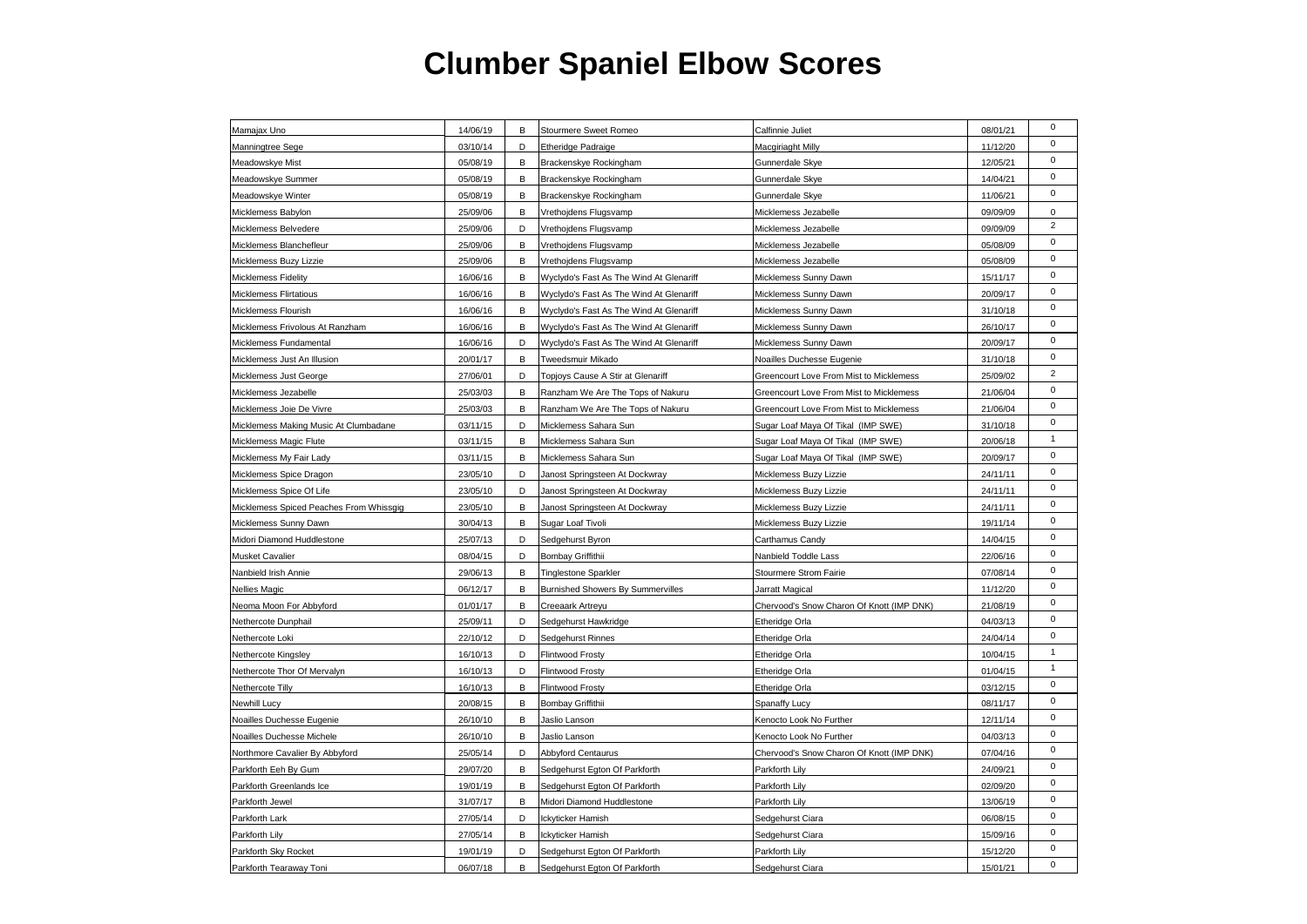| Parkforth Woodland Warrior                | 20/05/20 | D | Sedgehurst Egton Of Parkforth      | Parkforth Jewel                           | 04/08/21 | $\mathbf 0$  |
|-------------------------------------------|----------|---|------------------------------------|-------------------------------------------|----------|--------------|
| Pink Prosecco                             | 01/01/17 | В | Creeaark Artreyu                   | Chervood's Snow Charon Of Knott (IMP DNK) | 14/02/18 | $\mathbf 0$  |
| <b>Princess Rosemary</b>                  | 19/10/18 | В | Venaticus Julius                   | Kingsknoll Pym Square                     | 11/12/20 | 0            |
| Quintongarth Bella's Molly                | 27/10/14 | В | Sedgehurst Paddy                   | Crownes Stonehills Oslin                  | 09/11/16 | $\mathsf 0$  |
| Quintongarth Bella's Olga                 | 27/10/14 | B | Sedgehurst Paddy                   | Crownes Stonehills Oslin                  | 11/10/17 | $\pmb{0}$    |
| Quintongarth Eliza With Cravessa          | 01/05/20 | В | Brackenskye Rockingham             | Quintongarth Bella's Molly                | 07/07/21 | $\pmb{0}$    |
| Quintongarth Molly's Ruthie               | 15/06/17 | В | <b>Tinglestone Sparkler</b>        | Crownes Stonehills Oslin                  | 06/08/18 | 0            |
| Quintongarth Molly's Tessa                | 15/06/17 | B | <b>Tinglestone Sparkler</b>        | Crownes Stonehills Oslin                  | 04/08/21 | $\pmb{0}$    |
| Quintongarth Siskin                       | 18/08/18 | в | Sedgehurst Egton Of Parkforth      | Quintongarth Bella's Molly                | 10/09/21 | $\mathbf{1}$ |
| <b>Rambling Glow</b>                      | 24/08/15 | D | Abbyford Bold Venturer*            | Chervood's Snow Charon Of Knott (IMP DNK) | 22/03/17 | $\pmb{0}$    |
| Raynestone Betty Gable                    | 07/08/17 | В | Sedgehurst Boris                   | Calfinnie Iris                            | 06/11/18 | $\mathsf 0$  |
| Raynestone Clarence Carter                | 07/08/17 | D | Sedgehurst Boris                   | Calfinnie Iris                            | 08/07/19 | $\pmb{0}$    |
| Raynestone Grace Kelly                    | 07/08/17 | B | Sedgehurst Boris                   | Calfinnie Iris                            | 14/08/19 | $\mathbf 0$  |
| Raynestone Sophia Loren                   | 07/08/17 | В | Sedgehurst Boris                   | Calfinnie Iris                            | 18/09/19 | $\pmb{0}$    |
| Richley Ready To Rock With Antonine (IKC) | 29/10/13 | В | Antonine Polar Express             | Graziella For Richley (IKC)               | 14/04/15 | $\mathsf 0$  |
| <b>River Bank Bremner</b>                 | 11/02/15 | D | Bombay Griffithii                  | Nethercote Selena                         | 01/02/17 | $\pmb{0}$    |
| Ruelowhill's Cleopatra                    | 27/07/18 | B | Stonechat Gunner                   | Worshamview Summer Breeze                 | 26/02/21 | $\mathbf{1}$ |
| Ruelowhill's Luna                         | 05/10/18 | В | Stonechat Gunner                   | Ruelowhill's Starla                       | 22/01/20 | 3            |
| Ruelowhill's Mystify Me                   | 14/07/15 | D | Macgiraight Voracity Of Spiderwick | Worshamview Summer Breeze                 | 08/07/19 | $\mathsf 0$  |
| Ruelowhills Athena At Kethorn             | 10/05/17 | В | Macgiriaght Voracity Of Spiderwick | Worshamview Summer Breeze                 | 12/07/19 | $\pmb{0}$    |
| <b>Ryestrom Osier Willow</b>              | 20/04/20 | B | Anbrook Burma Star At Brazenhill   | Abbyford Clairette Rose At Ryestorm       | 21/07/21 | $\mathsf 0$  |
| Saxonian King Arthur                      | 15/07/19 | D | Micklemess Fundamental             | Jackpotstud Super Duper                   | 23/03/21 | $\pmb{0}$    |
| Seadown Valmai                            | 15/05/18 | В | Rambling Glow                      | Quintongarth Bella's Olga                 | 23/03/21 | $\mathsf 0$  |
| Sealumber Take A Chance On Me             | 11/01/09 | B | Tweedsmuir White Hunter            | Sealumber Cassandra                       | 17/03/11 | $\mathbf{1}$ |
| Sedgehurst Adonis                         | 14/05/05 | D | Sedgehurst Withycombe              | Sedgehurst Foxtwitchen                    | 14/08/06 | $\mathbf 0$  |
| Sedgehurst Anise                          | 28/01/18 | В | Sedgehurst Boris                   | Sedgehurst Saffron                        | 19/06/19 | $\pmb{0}$    |
| Sedgehurst Applewick                      | 12/08/19 | В | Sedgehurst Boris                   | Sedgehurst Bradley                        | 15/01/21 | $\mathsf 0$  |
| Sedgehurst Bliss                          | 11/04/12 | в | <b>Tinglestone Sparkler</b>        | Percephone Of Fawsley At Sedgehurst       | 24/04/14 | 0            |
| Sedgehurst Blossom                        | 23/03/17 | B | Sedgehurst Boris                   | Huddlestone Lucy In The Sky At Jatesa     | 11/12/20 | $\mathsf 0$  |
| Sedgehurst Bradley                        | 04/12/14 | В | Nethercote Loki                    | Sedgehurst Bliss                          | 29/11/18 | $\pmb{0}$    |
| Sedgehurst Challcombe                     | 04/12/14 | D | Nethercote Loki                    | Sedgehurst Bliss                          | 29/07/16 | $\mathsf 0$  |
| Sedgehurst Ciara                          | 11/04/12 | В | <b>Tinglestone Sparkler</b>        | Percephone Of Fawsley At Sedgehurst       | 08/10/13 | 0            |
| Sedgehurst Egton Of Parkforth             | 12/08/16 | D | Sedgehurst Boris                   | Sedgehurst Isla                           | 16/05/18 | $\pmb{0}$    |
| Sedgehurst Fern                           | 01/02/14 | В | <b>Flintwood Frosty</b>            | Sedgehurst Isla                           | 28/04/16 | $\mathbf 0$  |
| Sedgehurst Fleurie                        | 28/02/16 | B | Winterholt Black Thunder           | Sedgehurst Bliss                          | 07/12/17 | $\pmb{0}$    |
| Sedgehurst Flint                          | 22/09/18 | D | Sedgehurst Boris                   | Sedgehurst Bliss                          | 08/01/20 | $\mathsf 0$  |
| Sedgehurst Ghyll                          | 28/02/16 | D | Winterholt Black Thunder           | Sedgehust Bliss                           | 12/04/17 | $\pmb{0}$    |
| Sedgehurst Grouse                         | 12/08/16 | D | Sedgehurst Boris                   | Sedgehurst Isla                           | 30/11/17 | $\mathbf{1}$ |
| Sedgehurst Heracles                       | 12/06/17 | D | Wyndhammax Zeus                    | Sedgehurst Bliss                          | 29/11/18 | $\pmb{0}$    |
| Sedgehurst Higercombe                     | 04/12/14 | D | Nethercote Loki                    | Sedgehurst Bliss                          | 29/07/16 | $\mathsf 0$  |
| Sedgehurst Isla                           | 12/09/10 | B | Sedgehurst Withycombe              | Percephone Of Fawsley At Sedgehurst       | 04/07/12 | $\pmb{0}$    |
| Sedgehurst lvy                            | 25/12/17 | В | Winterholt Dorian Grey             | Sedgehurst Isla                           | 14/10/20 | $\mathbf 0$  |
| Sedgehurst Loire                          | 28/02/16 | В | Winterholt Black Thunder           | Sedgehurst Bliss                          | 24/10/18 | $\pmb{0}$    |
| Sedgehurst Mace                           | 28/01/18 | D | Sedgehurst Boris                   | Sedgehurst Saffron                        | 20/02/19 | $\pmb{0}$    |
| Sedgehurst Marsala                        | 28/02/16 | B | Winterholt Black Thunder           | Sedgehurst Bliss                          | 02/06/17 | $\pmb{0}$    |
| Sedgehurst Medlar                         | 16/10/06 | D | Sedgehurst Tempest                 | Sedgehurst Foxtwitchen                    | 14/09/11 | $\mathbf 0$  |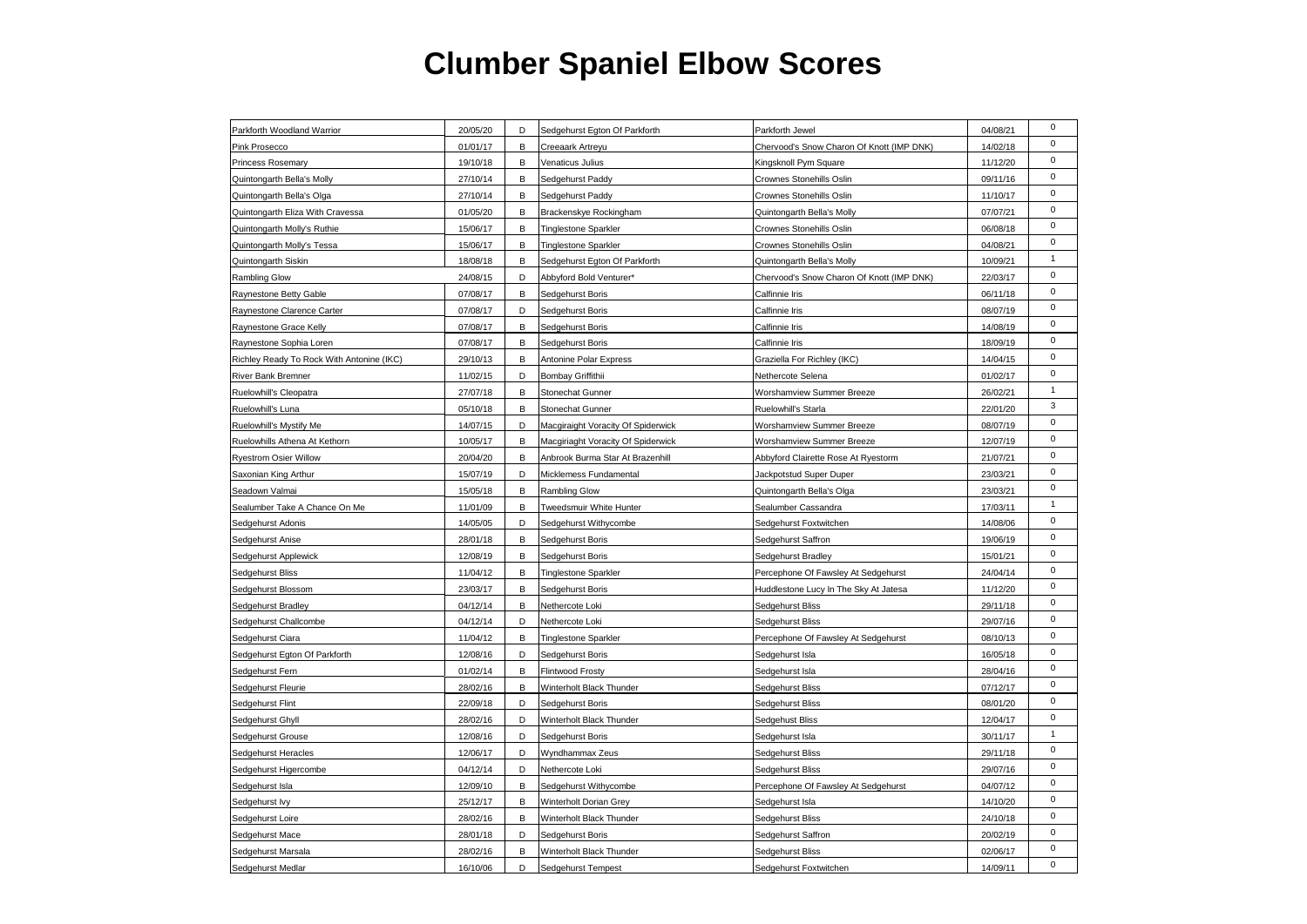| Sedgehurst Regan                                         | 11/04/12 | В | Tinglestone Sparkler                      | Percephone Of Fawsley At Sedgehurst   | 17/02/15   | $\mathbf 0$    |
|----------------------------------------------------------|----------|---|-------------------------------------------|---------------------------------------|------------|----------------|
| Sedgehurst Rinnes                                        | 12/09/10 | D | Sedgehurst Withycombe                     | Percephone Of Fawsley At Sedgehurst   | 04/07/12   | $\mathbf 0$    |
| Sedgehurst Saffron                                       | 29/03/15 | B | Winterholt Black Thunder                  | Sedgehurst Isla                       | 30/11/17   | $\mathbf 0$    |
| Sedgehurst Salome                                        | 25/12/17 | B | Winterholt Dorian Grey                    | Sedgehurst Isla                       | 02/04/19   | $\mathbf{1}$   |
| Sedgehurst Silkie                                        | 20/12/18 | В | Guus At Sedgehurst (IMP NLD)              | Huddlestone Lucy In The Sky At Jatesa | 12/05/21   | $\pmb{0}$      |
| Sedgehurst Snowdrop                                      | 23/03/17 | В | Sedgehurst Boris                          | Huddlestone Lucy In The Sky           | 11/04/18   | $\mathsf 0$    |
| Sedgehurst Spice                                         | 28/01/18 | В | Sedgehurst Boris                          | Sedgehurst Saffron                    | 18/12/19   | $\pmb{0}$      |
| Sedgehurst Teach At Jatesa                               | 22/09/18 | D | Sedgehurst Boris                          | Sedgehurst Bliss                      | 23/10/19   | $\mathsf 0$    |
| Sedgehurst Tullamore                                     | 20/12/18 | В | Guus At Sedgehurst (IMP NLD)              | Huddlestone Lucy In The Sky At Jatesa | 26/08/20   | $\mathsf 0$    |
| Sedgehurst Winter                                        | 25/12/17 | D | Winterholt Dorian Grey                    | Sedgehurst Isla                       | 18/12/19   | $\mathbf 0$    |
| Seolfre Bombay Saphire                                   | 27/05/17 | В | Sparklestone Buzz At Seolfre              | Madadhbhan Clements At Seolfre        | 24/07/18   | $\mathbf 0$    |
| Seolfre Cinnamon                                         | 09/05/19 | В | Kingsknoll Hercules                       | Madadhbhan Clements At Seolfre        | 02/06/21   | $\mathbf{1}$   |
| Seolfre Clove At Schmitenhohe                            | 09/05/19 | В | Kingsknoll Hercules                       | Madadhbhan Clements At Seolfre        | 19/02/21   | $\pmb{0}$      |
| Seolfre Tanqueray                                        | 27/05/17 | В | Sparklestone Buzz At Seolfre              | Madadhbhan Clements At Seolfre        | 05/08/20   | $\mathsf 0$    |
| Shyrhys Guiding Light                                    | 21/09/18 | В | Eastern Dominoe                           | Sedgehurst Elizabeth                  | 11/06/21   | $\pmb{0}$      |
| Snow Storm                                               | 07/09/13 | В | Tweedsmuir Dambuster                      | Wrenmarsh Nightcap                    | 12/05/16   | 3              |
| Snow White Source Of Happiness For Creeaark (Imp<br>Pol) | 19/10/19 | В | Jazzin's Tailor Made For Spice Twice      | Re Vera Kaprys Rejenta                | 21/07/21   | $\mathbf 0$    |
| Sparkle Light                                            | 19/09/08 | В | Sedgehurst Zeus                           | Sedgehurst Hera                       | 23/10/99   | $\pmb{0}$      |
| Spanaffy Brier                                           | 28/08/15 | в | Sugar Loaf Washington Whissgig*           | Macgiriaght Marie                     | 01/11/16   | $\pmb{0}$      |
| Spanaffy Stiegl Goldbrau                                 | 28/08/15 | D | Sugar Loaf Washington Whissgig*           | Macgiriaght Marie                     | 01/11/2016 | $\pmb{0}$      |
| <b>Spanaffy Swift</b>                                    | 19/09/12 | В | Harry Bracken Lad                         | Corylus Auellana                      | 13/03/14   | $\mathbf 0$    |
| Sparklestone Buzz At Seolfre                             | 08/11/14 | D | <b>Tinglestone Sparkler</b>               | Abbyford Snow Queen                   | 03/12/15   | $\mathbf 0$    |
| Sparklestone Elsa                                        | 08/11/14 | B | <b>Tinglestone Sparkler</b>               | Abbyford Snow Queen                   | 14/01/16   | $\mathsf 0$    |
| Sparklestone Rumple                                      | 08/11/14 | D | <b>Tinglestone Sparkler</b>               | Abbyford Snow Queen                   | 14/01/16   | $\mathbf{1}$   |
| Specklelight Amber                                       | 27/08/18 | B | Burnished Showers By Summervilles         | Jackalantern Quest                    | 05/02/21   | $\mathbf 0$    |
| Specklelight Avril                                       | 27/08/18 | В | Burnished Showers By Summervilles         | Jackalantern Quest                    | 28/07/21   | $\pmb{0}$      |
| Spice Twice Eye In The Sky At Cheahnwood (IMP FIN)       | 24/10/16 | В | Spice Twice Sir Bors De Ganis             | Spice Twice Simskala                  | 29/09/18   | $\overline{2}$ |
| Spyrodragon Hurricos                                     | 27/09/19 | D | Graur Bulldogs Off Axel (IMP HUN)         | <b>Buckfarm Flossy</b>                | 12/05/21   | $\pmb{0}$      |
| <b>Starshot Artemis</b>                                  | 02/10/18 | В | Venaticus Ivan                            | Jackalantern Quail At Starshot        | 19/02/20   | $\mathbf 0$    |
| Stebondales Bye Bye Baby                                 | 23/12/13 | В | Spanaffy Voulez Vous                      | Take A Chance On Me                   | 03/03/16   | 0              |
| Stebondales Return To Me                                 | 23/12/13 | В | Spanaffy Voulez Vous                      | Take A Chance On Me                   | 17/09/18   | $\mathbf 0$    |
| Stonechat Gunner                                         | 23/07/16 | D | Eastern Dominoe                           | Stebondales Hand On Heart             | 07/09/17   | $\pmb{0}$      |
| Stonielea Just William                                   | 22/08/13 | D | Belcrom Bill Cody                         | Maursett Morna Of Stonielea           | 25/02/15   | $\mathbf{1}$   |
| Stormwidger Musket                                       | 05/08/18 | D | Bombay Griffithii                         | Nanbield Toddle Lass                  | 02/10/19   | $\pmb{0}$      |
| Stourmere Scarlett Beech                                 | 23/07/13 | D | Sedgehurst Rinnes                         | Stourmere Storm Warning               | 25/03/15   | $\pmb{0}$      |
| Stourmere Sweet Romeo                                    | 29/03/15 | D | Nethercote Loki                           | Stourmere Storm Warning               | 30/06/16   | $\mathbf 0$    |
| Stourmere's Sweet Dreams                                 | 29/03/15 | В | Nethercote Loki                           | Stourmere Storm Warning               | 20/04/17   | $\mathbf 0$    |
| Studeem Rock The Kazbar At Laceygunn                     | 03/11/10 | D | Vanitonia U Bet I Am                      | Fayemm Tonights The Night             | 25/04/12   | $\pmb{0}$      |
| Suelynda Armandii Of Finglebrook                         | 27/06/14 | D | Tweedsmuir Klassic Edition Among Suelynda | Suelynda Heaven Sent                  | 03/09/15   | $\pmb{0}$      |
| Suelynda Kiowa Over Cajuma                               | 10/02/18 | В | Tweedsmuir Dambuster                      | Suelynda Pride Of Our Alley           | 02/07/19   | $\mathsf 0$    |
| Suelynda Second Edition                                  | 31/08/17 | D | Tavirosh Old Yeller                       | Suelynda Chantilly                    | 26/06/19   | $\mathsf 0$    |
| Suelynda Tomahawk Over Dimenglo                          | 10/02/18 | D | Tweedsmuir Dambuster                      | Suelynda Pride Of Our Alley           | 22/05/19   | $\pmb{0}$      |
| Sugar Loaf Celestial (IMP SWE)                           | 23/01/16 | В | Tweedsmuir Brut Majeur                    | Sugar Loaf Celebris                   | 14/02/18   | $\mathsf 0$    |
| Sugar Loaf Maya Of Tikal (IMP SWE)                       | 03/03/11 | B | Mingla's Paradis-Oskar                    | Sugar Loaf Mama Africa                | 30/08/12   | $\pmb{0}$      |
| Sugar Loaf Washington Whissgig (IMP SWE)                 | 23/10/12 | D | Don's Bohemian Rhapsody                   | Sugar Loaf Non Violence               | 21/03/14   | $\mathbf 0$    |